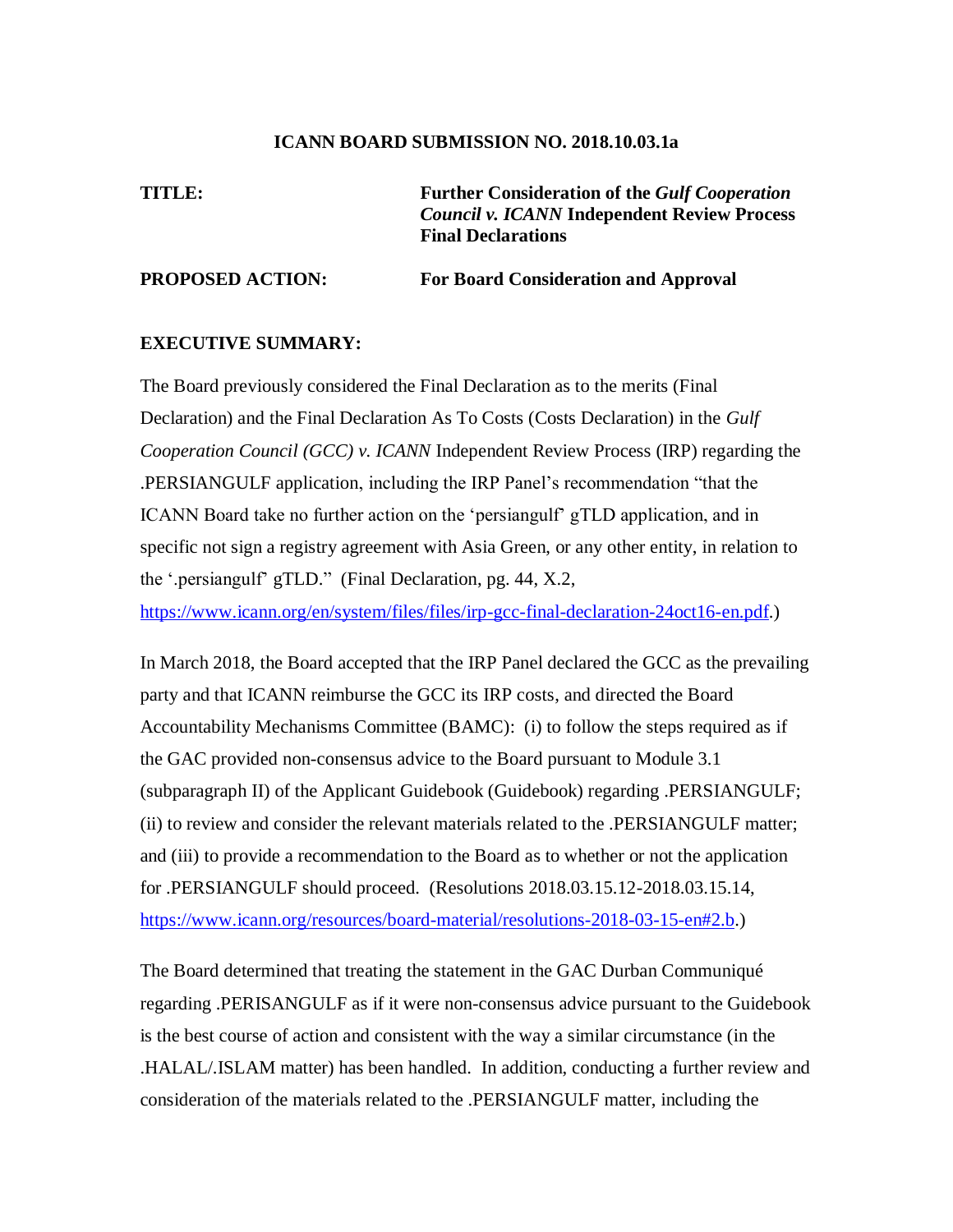materials identified by the IRP Panel in the Final Declaration, will assist the Board in conducting an evaluation of the current .PERSIANGULF application as well as provide the GCC with the "due process" that the IRP Panel considered was not previously adequate.

Pursuant to the Board's directive, members of the BAMC and concerned members of the GAC engaged in a dialogue regarding .PERSIANGULF on 28 June 2018, at ICANN62 in Panama City, wherein representatives from the United Arab Emirates (UAE), Bahrain, and Oman reiterated the previously-expressed concerns regarding the .PERSIANGULF application, referencing the sensitive nature of the long-standing "Arabian Gulf" vs. "Persian Gulf" naming dispute, and indicating that they "don't envisage any solution other than…the application being terminated." In addition, the BAMC reviewed the relevant materials related to the .PERSIANGULF matter, including the objections and concerns raised by the UAE, Bahrain, Qatar, Oman, Kuwait, the League of Arab States (representing 22 member states), and the GCC (representing six member states), as well as the comments received both in support of and in opposition to the application.

After extensive analysis and discussion, the BAMC has recommended that the Board adopt the portion of the IRP Panel's recommendation that the application for .PERSIANGULF submitted in the current new gTLD round not proceed. The BAMC made this recommendation based not only the IRP Panel Declaration and on the BAMC's review of all relevant materials, but also on its consideration and commitment to ICANN's Mission and core values set forth in the Bylaws, including ensuring that this decision is in the best interests of the Internet community and respects the concerns raised by a large portion of the community most impacted by the proposed .PERSIANGULF gTLD. The BAMC, however, did not recommend that the Board prohibit potential future applications (by any applicant) for .PERSIANGULF given that new rules and criteria might be established for a future gTLD application round that have not been considered.

# **BOARD ACCOUNTABILITY MECHANISMS COMMITTEE RECOMMENDATION:**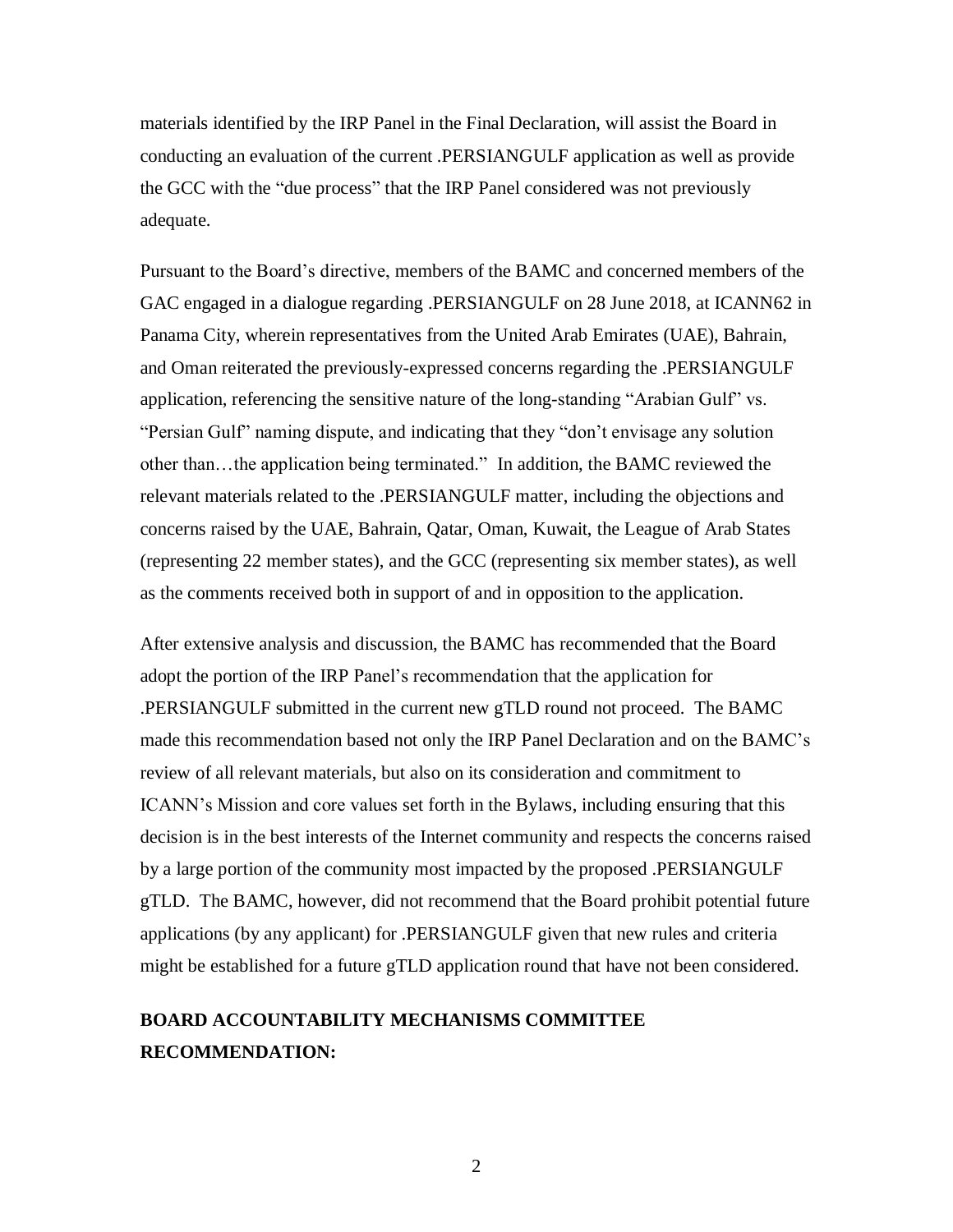The BAMC recommends that the Board adopt the portion of the IRP Panel's recommendation that the application for .PERSIANGULF submitted in the current new gTLD round not proceed. However, the BAMC is not recommending that the Board prohibit potential future applications (by any applicant) for .PERSIANGULF given that new rules and criteria might be established for a future gTLD application round that have not been considered.

#### **PROPOSED RESOLUTION:**

Whereas, ICANN organization received the Final Declaration as to the merits (Final Declaration) and the Final Declaration As To Costs (Costs Declaration) in the Gulf Cooperation Council (GCC) v. ICANN Independent Review Process (IRP).

Whereas, among other things, the IRP Panel declared that "the GCC is the prevailing Party," and ICANN shall reimburse the GCC its IRP costs. (Final Declaration, pg. 45; Costs Declaration, pg. 6, V.2.)

Whereas, the IRP Panel recommended that the "Board take no further action on the '.persiangulf' gTLD application, and in specific not sign the registry agreement with Asia Green, or any other entity, in relation to the '.persiangulf' gTLD." (Final Declaration, pg. 44, X.2.)

Whereas, in accordance with Article IV, section 3.21 of the applicable version of the Bylaws, the Board considered the Final Declaration and the Costs Declaration at its meeting on 16 March 2017, and determined that further consideration and analysis was needed.

Whereas, at its 15 March 2018 meeting, the Board accepted that the IRP Panel declared the GCC as the prevailing party, directed the President and CEO to take all steps necessary to reimburse the GCC its IRP costs, and directed the Board Accountability Mechanisms Committee (BAMC): (i) to follow the steps required as if the Governmental Advisory Committee (GAC) provided non-consensus advice to the Board pursuant to Module 3.1 (subparagraph II) of the Applicant Guidebook (Guidebook) regarding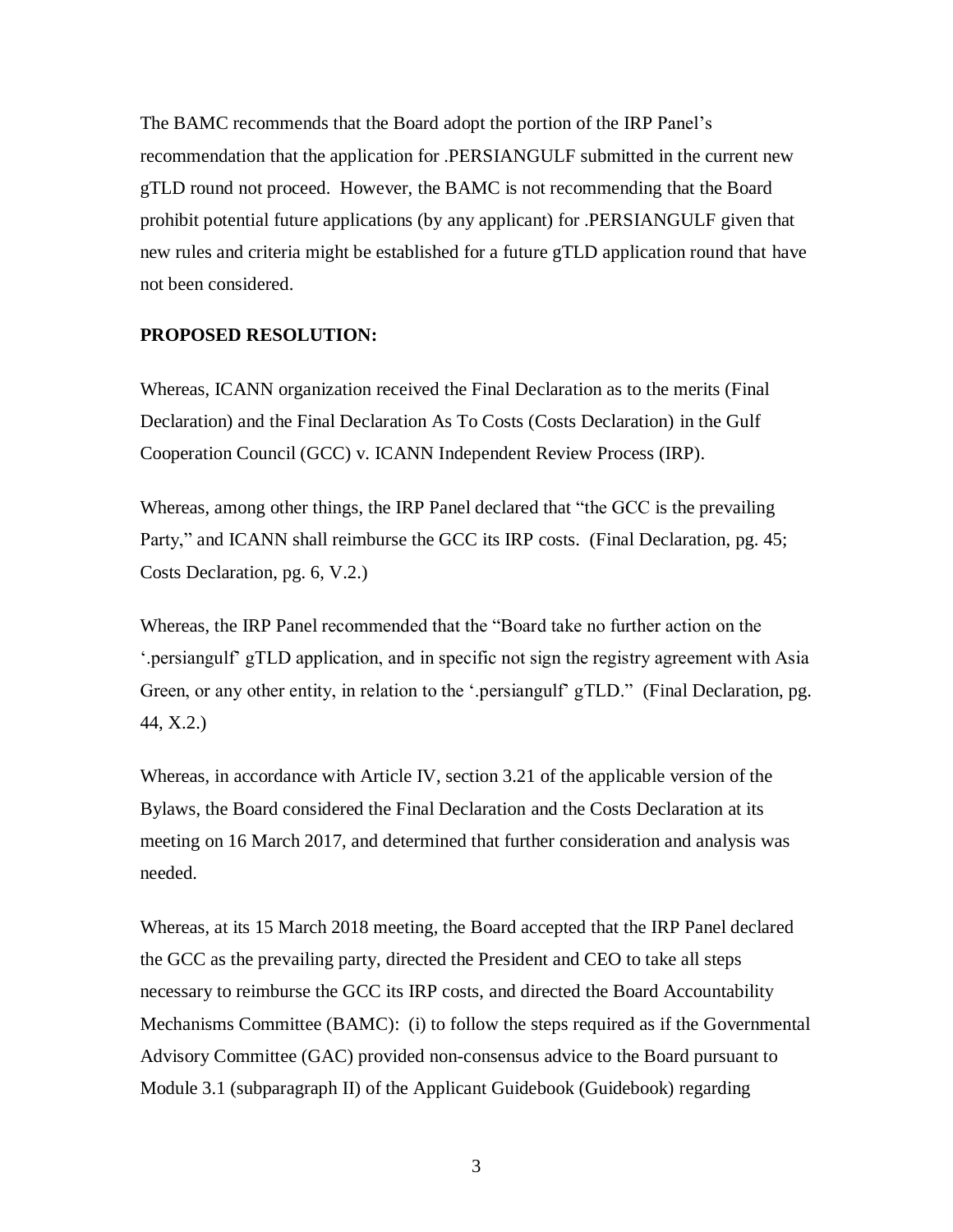.PERSIANGULF; (ii) to review and consider the relevant materials related to the .PERSIANGULF matter; and (iii) to provide a recommendation to the Board as to whether or not the application for .PERSIANGULF should proceed. (Resolutions 2018.03.15.12-2018.03.15.14, https://www.icann.org/resources/boardmaterial/resolutions-2018-03-15-en#2.b.)

Whereas, the BAMC followed the steps pursuant to Module 3.1 (subparagraph II) of the Guidebook by engaging in a dialogue with the concerned members of the GAC regarding .PERSIANGULF, and conducted the requested further review and consideration of the relevant materials.

Whereas, the BAMC has recommended that the Board adopt the portion of the IRP Panel's recommendation that the application for .PERSIANGULF submitted in the current new gTLD round not proceed; the Board agrees.

Whereas, the BAMC has also recommended that the Board not prohibit potential future applications (by any applicant) for .PERSIANGULF given that new rules and criteria might be established for a future gTLD application round that have not been considered; the Board agrees.

Whereas, the BAMC has recommended this action based not only on the IRP Panel's Declaration and the BAMC's extensive review of all relevant materials, but also on its consideration of and commitment to ICANN's Mission and core values set forth in the Bylaws, including ensuring that this decision is in the best interest of the Internet community and that it respects the concerns raised by a large portion of the community most impacted by the proposed .PERSIANGULF gTLD; the Board agrees.

Resolved (2018.10.03.xx), the Board adopts the portion of the IRP Panel's recommendation that the application for .PERSIANGULF submitted in the current new gTLD round not proceed and directs the President and CEO, or his designee(s), to take all steps necessary to implement this decision.

#### **PROPOSED RATIONALE:**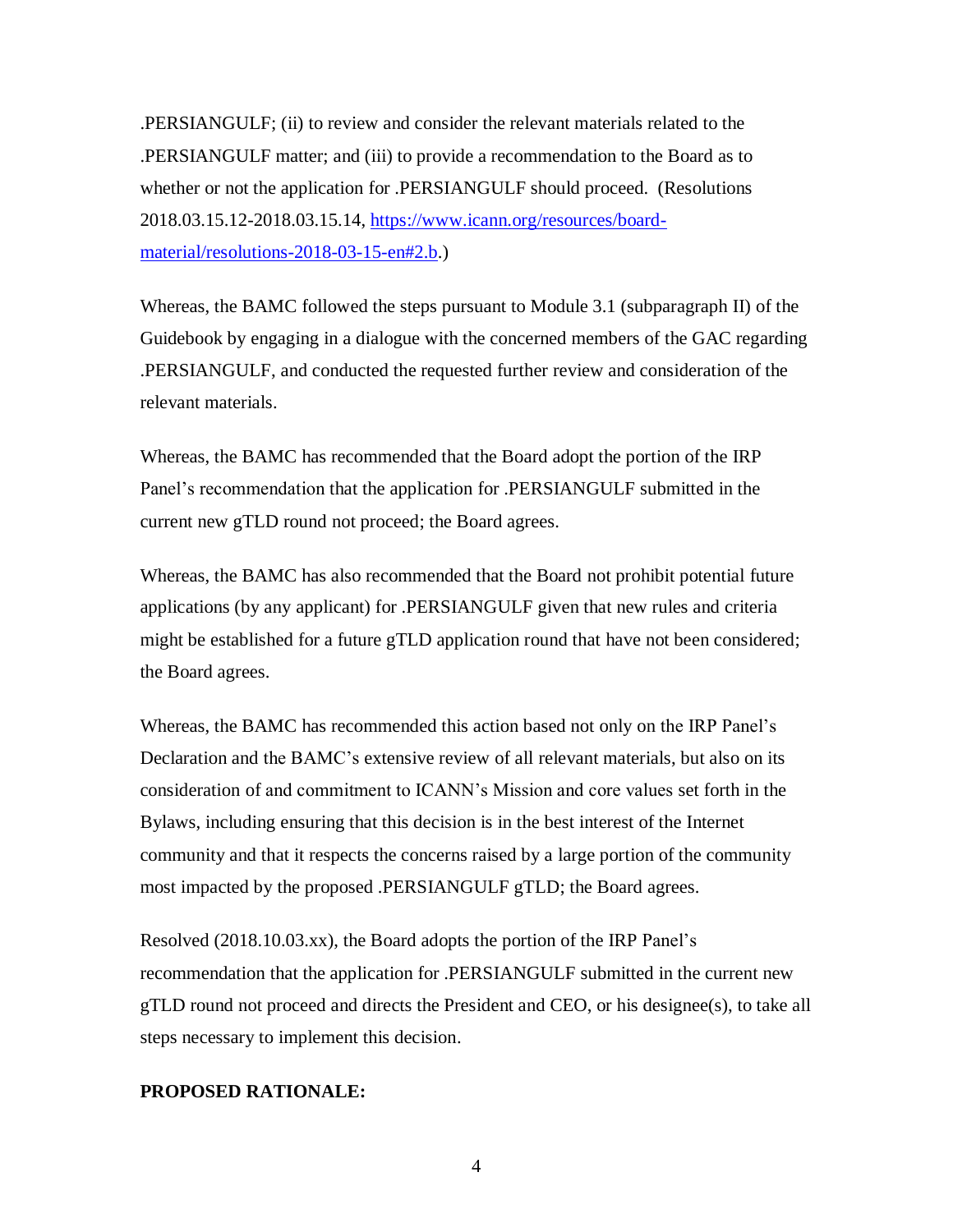The Gulf Cooperation Council (GCC) initiated Independent Review Process (IRP) proceedings challenging the New gTLD Program Committee's (NGPC's) decision on 10 September 2013 that "ICANN will continue to process [the .PERSIANGULF] application in accordance with the established procedures in the [Guidebook.]" (Resolution 2013.09.10.NG03 (Annex 1), https://www.icann.org/resources/boardmaterial/resolutions-new-gtld-2013-09-10-en#2.c.) The NGPC adopted this resolution after receiving the Governmental Advisory Committee (GAC) Durban Communiqué indicating that the GAC had "finalized its consideration" of the .PERSIANGULF application and "does not object" to the application proceeding. (GAC Durban Communiqué,

https://archive.icann.org/en/meetings/durban2013/bitcache/GAC%20Communiqu%C3% A9%20-%20Durban,%20South%20Africa.pdf.) In its IRP, the GCC objected to the application for .PERSIANGULF submitted by Asia Green IT System Ltd. (Asia Green) due to what the GCC described as a long-standing naming dispute in which the "Arab nations that border the Gulf prefer the name 'Arabian Gulf'" instead of the name "Persian Gulf." (IRP Request, para. 3, https://www.icann.org/en/system/files/files/gcc-irp-request-05dec14-en.pdf.)

## **IRP Panel Final Declaration:**

On 19 October 2016, the three-member IRP Panel (Panel) issued its Final Declaration as to the merits (Final Declaration) (https://www.icann.org/en/system/files/files/irp-gccfinal-declaration-24oct16-en.pdf). On 15 December 2016, the Panel issued its Final Declaration As To Costs (Costs Declaration)

(https://www.icann.org/en/system/files/files/irp-gcc-final-declaration-costs-15dec16 en.pdf). The Panel's findings and recommendation are summarized below, and available in full at https://www.icann.org/resources/pages/gcc-v-icann-2014-12-06-en.

The Panel declared the GCC to be the prevailing party, and declared that the "action of the ICANN Board with respect to the application of Asia Green relating to the '.persiangulf' gTLD was inconsistent with the Articles of Incorporation and Bylaws of ICANN." (Final Declaration, pgs. 44-45, X.1, X.3.) Specifically, the Panel stated that: (i) "we have no evidence or indication of what, if anything, the Board did assess in taking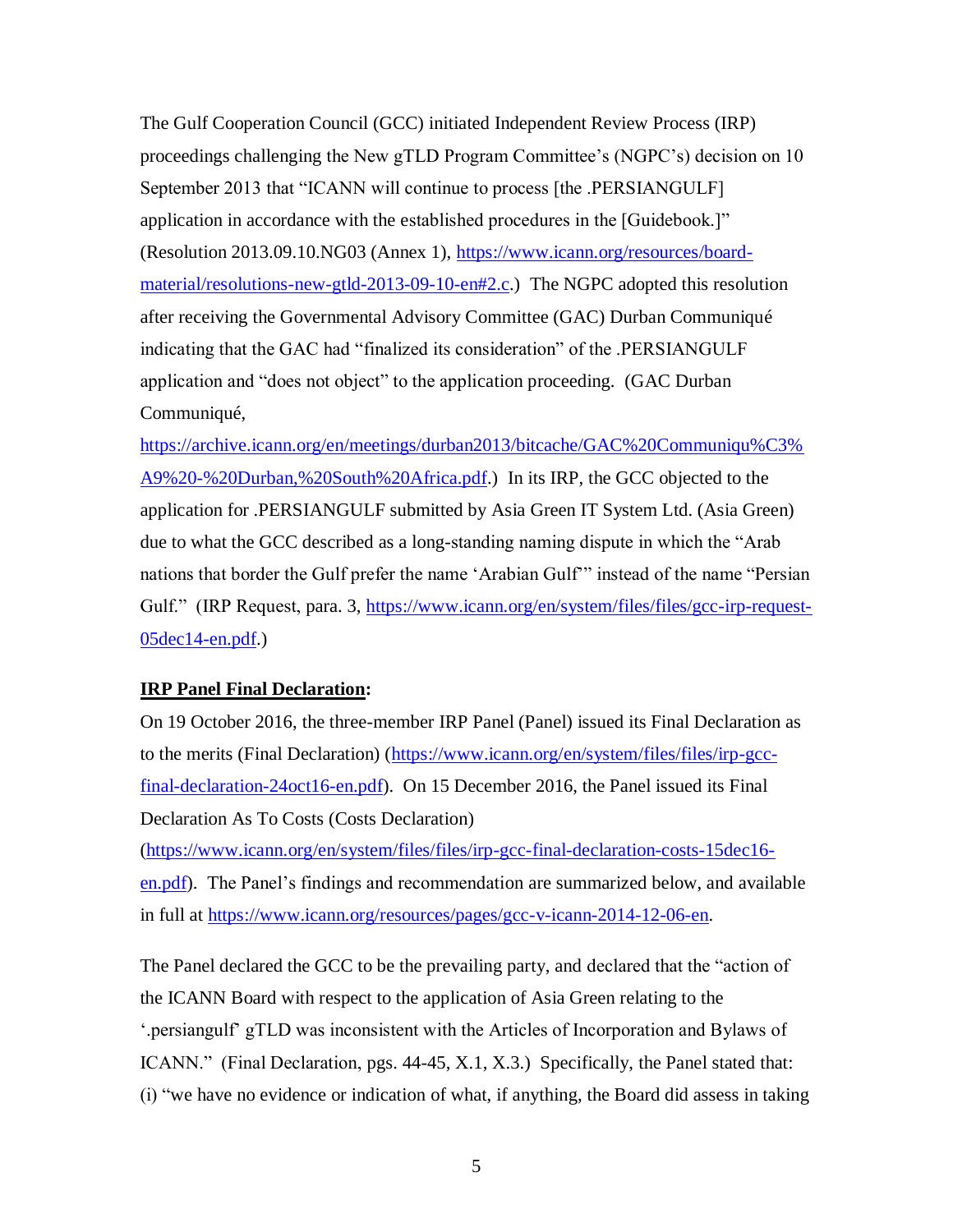its decision. Our role is to review the decision-making process of the Board, which here was virtually non-existent. By definition, core ICANN values of transparency and fairness were ignored." (emphasis omitted); (ii) "we conclude that the ICANN Board failed to '*exercise due diligence and care in having a reasonable amount of facts in front of them*' before deciding, on 10 September 2013, to allow the '.persiangulf' application to proceed"; and (iii) "[u]nder the circumstances, and by definition, the Board members could not have '*exercise[d] independent judgment in taking the decision, believed to be in the best interests of the company*', as they did not have the benefit of proper due diligence and all the necessary facts."

The Panel premised its declaration on its conclusion that the Board's reliance upon the explicit language of Module 3.1 of the Guidebook was "unduly formalistic and simplistic" (Final Declaration, para. 126), and that the Board should have conducted a further inquiry into and beyond the Durban Communiqué as it related to the application even though the GAC "advice" provided in the Durban Communiqué indicated that the GAC had "finalized its consideration" of the application and "does not object" to the application proceeding. In effect, the GAC's communication to the ICANN Board provided no advice regarding the processing of .PERSIANGULF. The Panel, however, disagreed, stating that: "As we see it, the GAC sent a missive [in the Durban Communiqué] to the ICANN Board that fell outside all three permissible forms for its advice." (Final Declaration, para. 127.) According to the Panel, "[i]f the GAC had properly relayed [the] serious concerns [expressed by certain GAC members] as formal advice to the ICANN Board under the second advice option in Module 3.1 of the Guidebook, there would necessarily have been further inquiry by and dialogue with the Board." (Final Declaration, para. 129.) "It is difficult to accept that ICANN's core values of transparency and fairness are met, where one GAC member can not only block consensus but also the expression of serious concerns of other members in advice to the Board, and thereby cut off further Board inquiry and dialogue." (Final Declaration, para. 130.)

In sum, the Panel stated that it "is not convinced that just because the GAC failed to express the GCC's concerns (made in their role as GAC members) in the Durban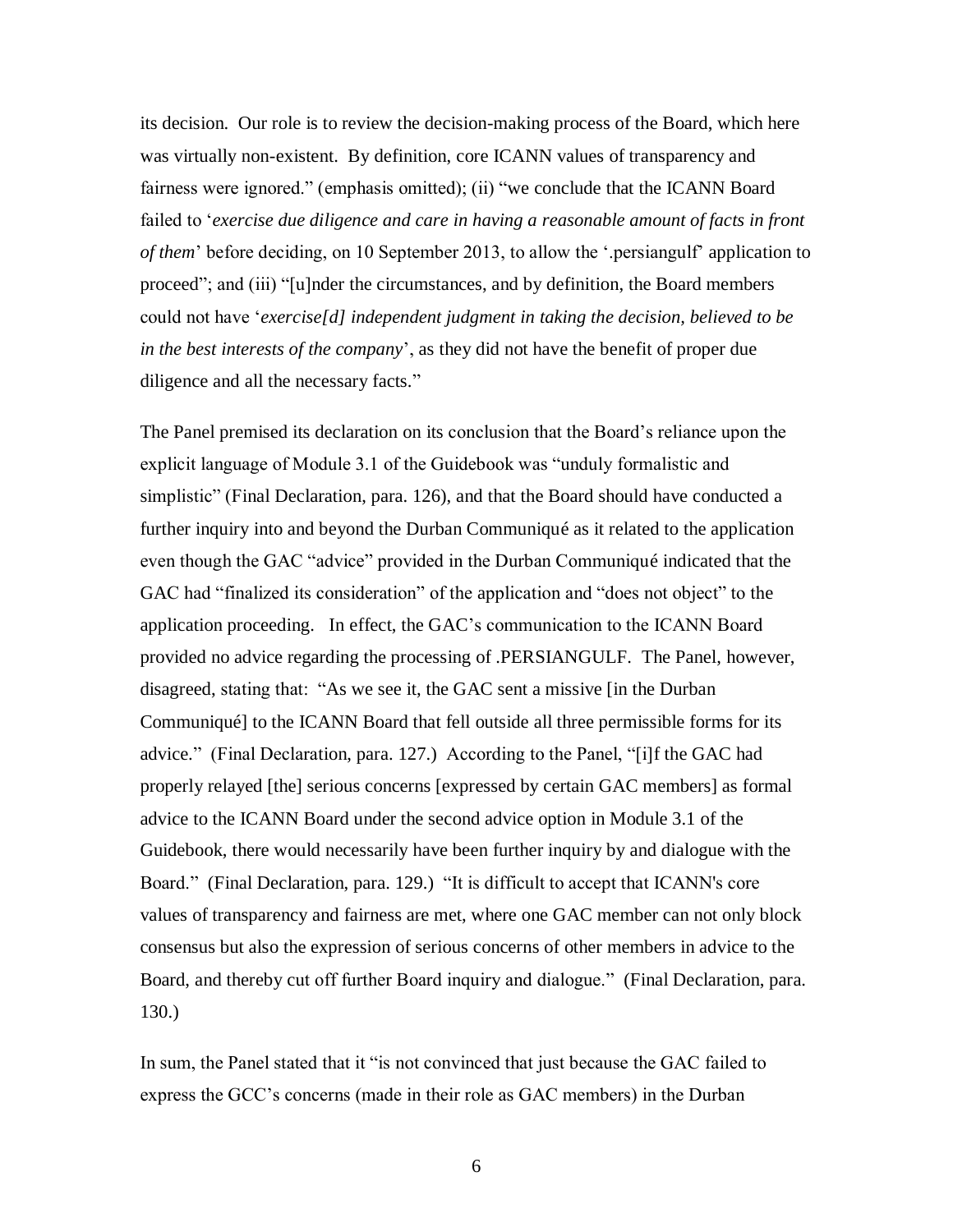Communiqué that the Board did not need to consider these concerns." (Final Declaration, para. 131.) The Panel further stated that the Board should have reviewed and considered the GAC member concerns that were reflected in the GAC Durban Meeting Minutes (which, it should be noted, were posted by the GAC in November 2013 – one month *after* the NGPC's 10 September 2013 Resolution to continue processing the .PERSIANGULF application), the "pending Community Objection, the public awareness of the sensitivities of the 'Persian Gulf'-'Arabian Gulf' naming dispute, [and] the Durban Communiqué itself[, which] contained an express recommendation that '*ICANN collaborate with the GAC in refining, for future rounds, the Applicant Guidebook with regard to the protection of terms with national, cultural, geographic and religious significance*.'" (Final Declaration, para. 131.)

In addition, the Panel concluded that "the GCC's due process rights" were "harmed" by the Board's decision to proceed with the application because, according to the Panel, such decision was "taken without even basic due diligence despite known controversy." (Final Declaration, para. 148.) Further, according to the Panel, the "basic flaws underlying the Board's decision cannot be undone with future dialogue." (Final Declaration, para. 148.) The Panel therefore recommended that "the ICANN Board take no further action on the '.persiangulf' gTLD application, and in specific not sign the registry agreement with Asia Green, or any other entity, in relation to the '.persiangulf' gTLD." (Final Declaration, pg. 44, X.2.)

#### **Prior Board Consideration:**

The Board considered the Final Declaration and the Costs Declaration at its 16 March 2017 meeting. After thorough review and consideration of the Panel's findings and recommendation, the Board noted that the IRP Panel may have based its findings and recommendation on what may be unsupported conclusions and/or incorrect factual premises. The Board determined that further consideration and analysis of the Final Declaration was needed, and directed the ICANN President and CEO, or his designee(s), to conduct or cause to be conducted a further analysis of the Panel's factual premises and conclusions, and of the Board's ability to accept certain aspects of the Final Declaration while potentially rejecting other aspects of the Final Declaration. (Resolution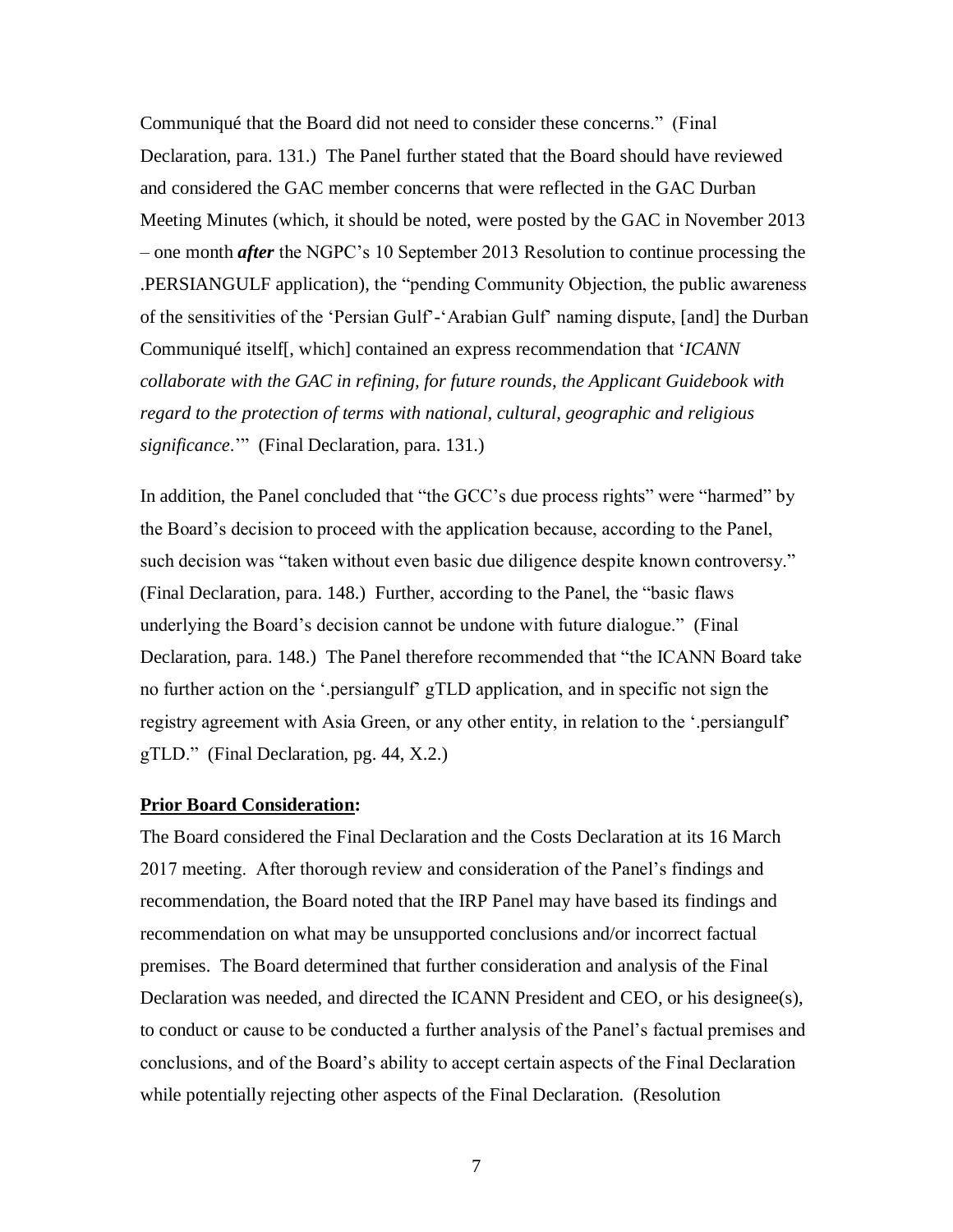2017.03.16.08, https://www.icann.org/resources/board-material/resolutions-2017-03-16 en#2.b.) The Board further considered the Final Declaration and Costs Declaration at the Board meeting on 23 September 2017. The Board determined that further review was needed; no resolution was taken.

The Board further considered the Final Declaration at its meeting on 15 March 2018. The Board accepted that the IRP Panel declared the GCC as the prevailing party in the GCC IRP, and that ICANN reimburse the GCC its IRP costs, which was completed in April 2018. In its Rationale, the Board specifically noted that it does not agree with or accept all of the Panel's underlying factual findings and conclusions, identifying several specific refuted points. (Rationale, https://www.icann.org/resources/boardmaterial/resolutions-2018-03-15-en#2.b.) The Board further directed the Board Accountability Mechanisms Committee (BAMC): (i) to follow the steps required as if the GAC provided non-consensus advice to the Board pursuant to Module 3.1 (subparagraph II) of the Guidebook regarding .PERSIANGULF; (ii) to review and consider the relevant materials related to the .PERSIANGULF matter; and (iii) to provide a recommendation to the Board as to whether or not the application for .PERSIANGULF should proceed. (Resolutions 2018.03.15.12-2018.03.15.14,

https://www.icann.org/resources/board-material/resolutions-2018-03-15-en#2.b.)

#### **Board Accountability Mechanisms Committee Review and Recommendation:**

Pursuant to the Board's directive, the BAMC followed the steps required as if the GAC provided non-consensus advice to the Board pursuant to Module 3.1 (subparagraph II) of the Guidebook regarding .PERSIANGULF by engaging in a dialogue with concerned members of the GAC regarding .PERSIANGULF on 28 June 2018, at ICANN62 in Panama City. Representatives from the United Arab Emirates (UAE), Bahrain, and Oman attended the dialogue. In addition, the UAE representative indicated that he was speaking on behalf of his own country as well as on behalf of Kuwait and the Gulf Cooperation Council (whose members are the UAE, Bahrain, Oman, Kuwait, Saudi Arabia, and Qatar). The UAE and Bahrain representatives reiterated the previouslyexpressed concerns regarding the .PERSIANGULF application, referencing the longstanding "Arabian Gulf" vs. "Persian Gulf" naming dispute. The representatives noted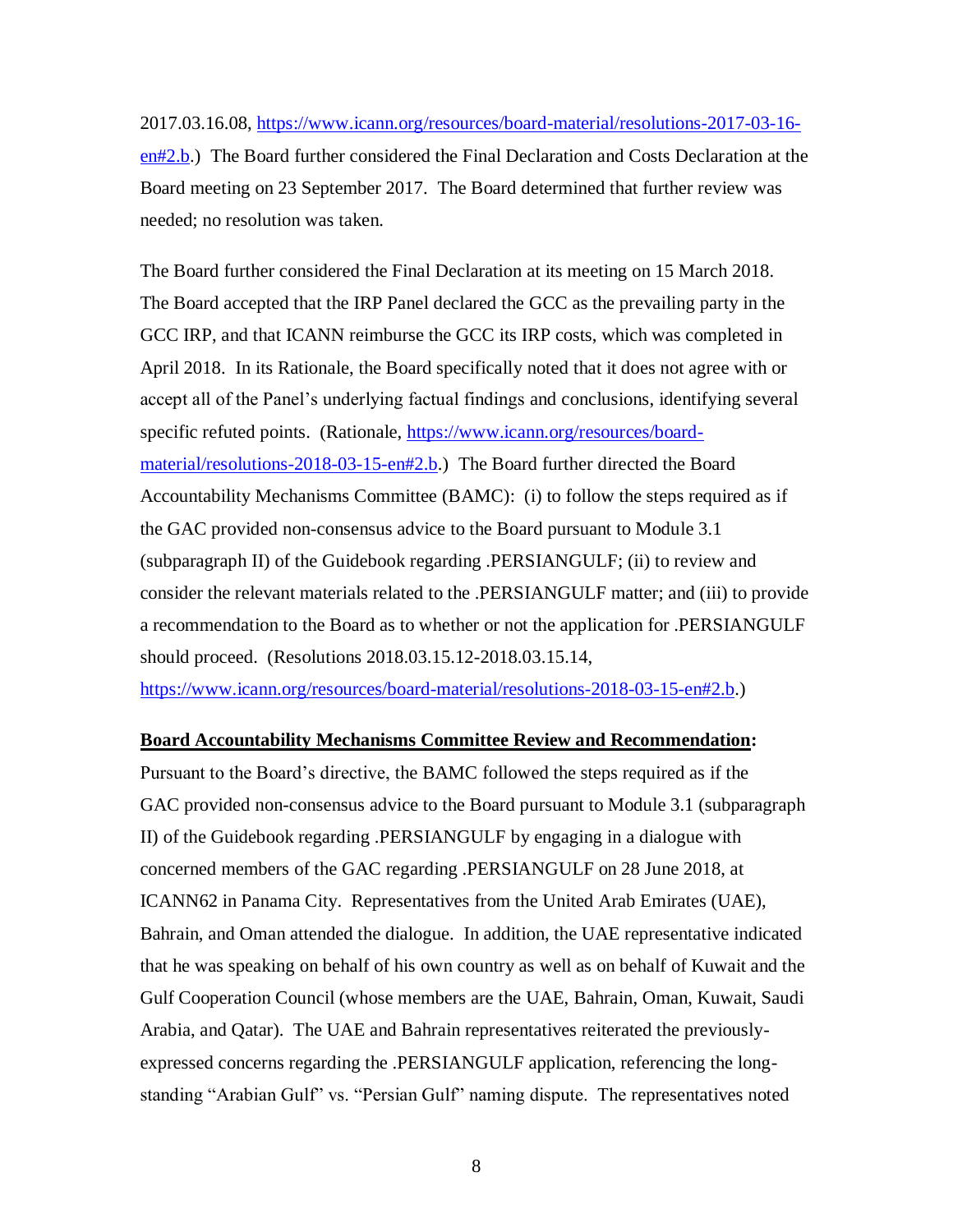that: the "Persian Gulf" name "misrepresents what we believe as our region"; this is a "very, very sensitive" issue; all but one of the countries bordering the body of water do not recognize the "Persian Gulf" name; if the "Persian Gulf" name was permitted, "it would spur more of an emotional setback to the rest of the region that others would recognize that [name] as being a body of water that is related to one country, and it's not"; and they "don't envisage any solution other than…the application being terminated." (*See* transcript, Attachment C to the Reference Materials.)

In addition, and in accordance with the Board's Resolution, the BAMC reviewed and considered the relevant materials related to the .PERSIANGULF matter – including the comments submitted by the ICANN community regarding the application; the correspondence from the governments of the UAE, Bahrain, Qatar, Oman, Kuwait, the League of Arab States (representing 22 member States), and the GCC (representing six member States) expressing concerns and objections regarding the application; the GAC Early Warning indicating the concerns of the the governments of the UAE, Bahrain, Qatar, and Oman; the determination of the ICANN Independent Objector, noting the positions of the concerned parties; the Expert Determination dismissing the GCC's community objection, noting the positions advanced by both the GCC and Asia Green; the GAC Beijing and Durban Communiqués; and the GAC Durban Meeting Minutes. It should be noted that certain of these materials were available only after the NGPC's 10 September 2013 decision to continue processing the application.

After extensive analysis and discussion, and after considering various options regarding the IRP Panel's recommendation that the "Board take no further action on the '.persiangulf' gTLD application, and in specific not sign a registry agreement with Asia Green, or any other entity, in relation to the '.persiangulf' gTLD," the BAMC recommended that the Board adopt the portion of the IRP Panel's recommendation that the application for .PERSIANGULF submitted in the current new gTLD round not proceed. The BAMC recommended this action based not only on its due diligence and care in considering the IRP Panel Declaration and reviewing all relevant materials, but also on its consideration of and commitment to ICANN's Mission and core values set forth in the Bylaws, including ensuring that this decision is in the best interest of the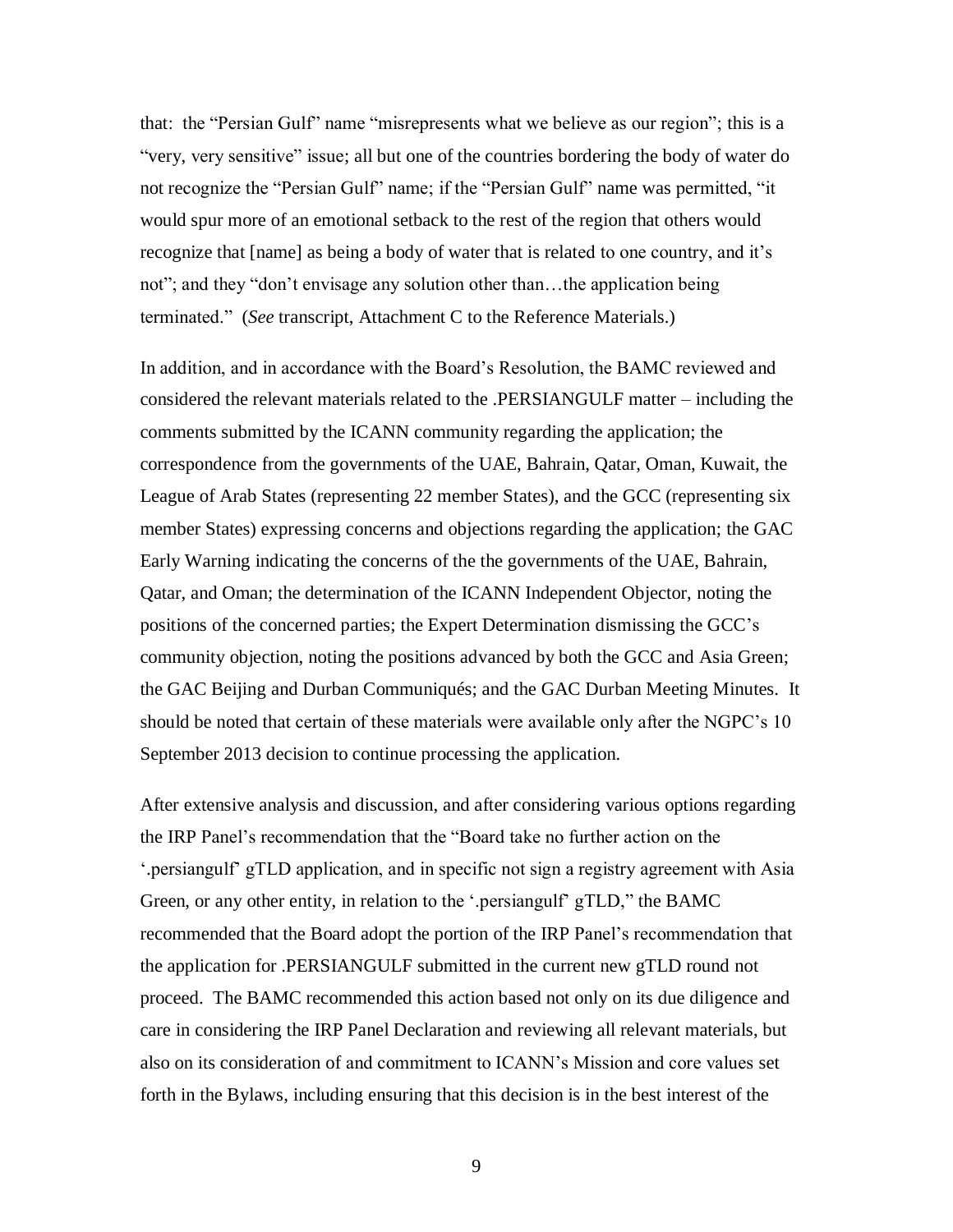Internet community and that it respects the concerns raised by a large portion of the community most impacted by the proposed .PERSIANGULF gTLD. The BAMC, however, did not recommend that the Board prohibit potential future applications (by any applicant) for .PERSIANGULF given that new rules and criteria might be established for a future gTLD application round that have not been considered at this time.

#### **Board Consideration:**

The Board agrees with the BAMC's recommendation to not proceed with the pending application for .PERSIANGULF and to not prohibit potential future applications (by any applicant) for .PERSIANGULF. Future rounds of new gTLD applications may be subject to different procedures and/or a different version of the Guidebook; therefore, it is important to leave open the option for future applications for .PERSIANGULF, which may be evaluated through a different set of rules and procedures that have not been considered at this time. The Board again notes that it does not agree with or accept all of the Panel's underlying factual findings and conclusions, as explained more fully in its Rationale for Resolutions 2018.03.15.12 – 2018.03.15.14

(https://www.icann.org/resources/board-material/resolutions-2018-03-15-en#2.b), which are incorporated in this Rationale as if set forth fully here.

Notwithstanding the refuted points referenced above and noted in Resolutions 2018.03.15.12 – 2018.03.15.14, the Board thinks that adopting the Panel's recommendation as it relates to the current new gTLD round is the right thing to do in that it reflects the Board's acceptance of certain portions of the IRP Panel's findings, including that the GCC is the prevailing party. In addition, the IRP Panel conducted a lengthy review and analysis of the materials presented in this IRP and, based upon that analysis, the Panel came to the conclusion that Asia Green's application for .PERSIANGULF should not proceed. The Board acknowledges that the Panel conducted an independent analysis of both the underlying materials and the arguments presented in the IRP, and came to its own decision regarding the merits. In adopting the Panel's recommendation as it relates to the current new gTLD round, the Board is respecting the principle and role of the independent review panel and its analysis.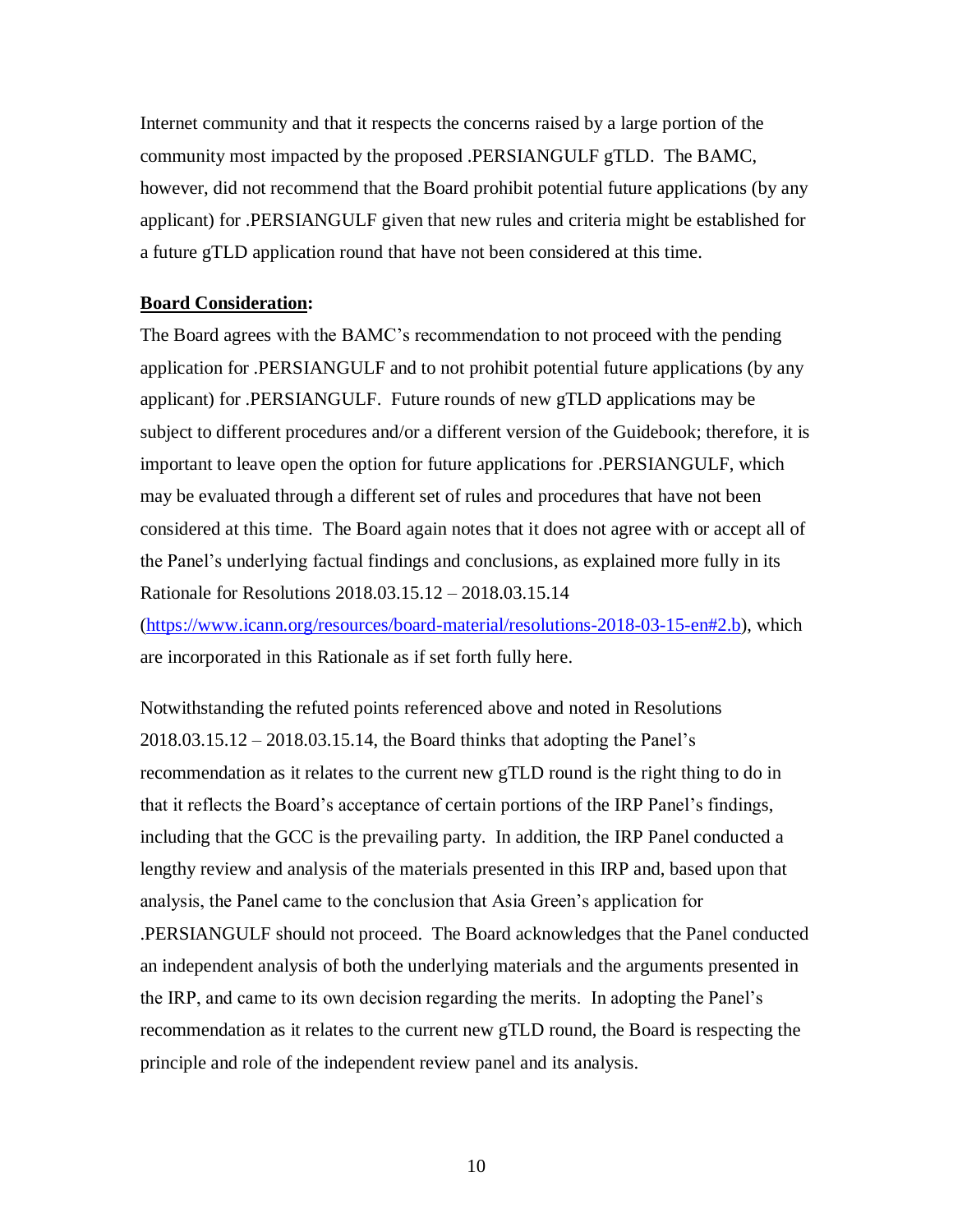In addition, the Board, in exercising its own independent judgment, thinks that adopting the portion of the Panel's recommendation that the application for .PERSIANGULF submitted in the current new gTLD round not proceed is the right thing to do based upon, among other things, the Board's own review and analysis of the 28 June 2018 dialogue with concerned members of the GAC, all materials relevant to the .PERSIANGULF matter (some of which were available only after the NGPC's 10 September 2013 decision), the discretion conferred upon the Board by the Guidebook, and the Mission and core values set forth in ICANN's Bylaws. The Board would also like to point out that it has considered this matter over many meetings – the IRP Panel issued the IRP Final Declarations in October/December 2016 and, since that time, the Board and the BAMC have reviewed and considered the issues relating to the .PERSIANGULF matter during numerous committee or Board meetings.

Based upon the Board's review of the relevant materials, numerous discussions, extensive due diligence, and its dialogue with concerned members of the GAC regarding .PERSIANGULF, it is apparent that the objections and concerns expressed by the governments of the UAE, Bahrain, Qatar, and Oman as early as 2012 continue to be reiterated today by those countries as well as by further countries and entities (such as Saudi Arabia, Kuwait, the Gulf Cooperation Council, and the League of Arab States). These objecting parties have repeatedly expressed their "serious concern" regarding the .PERSIANGULF application – noting that the "naming of the Arabian Gulf has been [a] controversial and debatable subject in various national and international venues and levels" (October 2012 letters from the UAE, Bahrain, Qatar, and Oman; GAC Early Warning); the "applicant did not receive any endorsement or support from the community or any of its organizations, or any governmental or non-governmental organization[s] within this community" (October 2012 letters from the UAE, Bahrain, Qatar, and Oman; GAC Early Warning); the "Arabian Gulf name is the only and officially recognized and used name in most countries in the Middle East and North Africa and most of the population surrounding it for hundreds of years. The name 'Persian Gulf' is never used by the communities in 7 out of [8] countries bordering the Arabian Gulf" (20 June 2018) letter from the government of Kuwait; and 10 July 2018 letter from the government of Oman); if the .PERSIANGULF gTLD were permitted, "it would spur more of an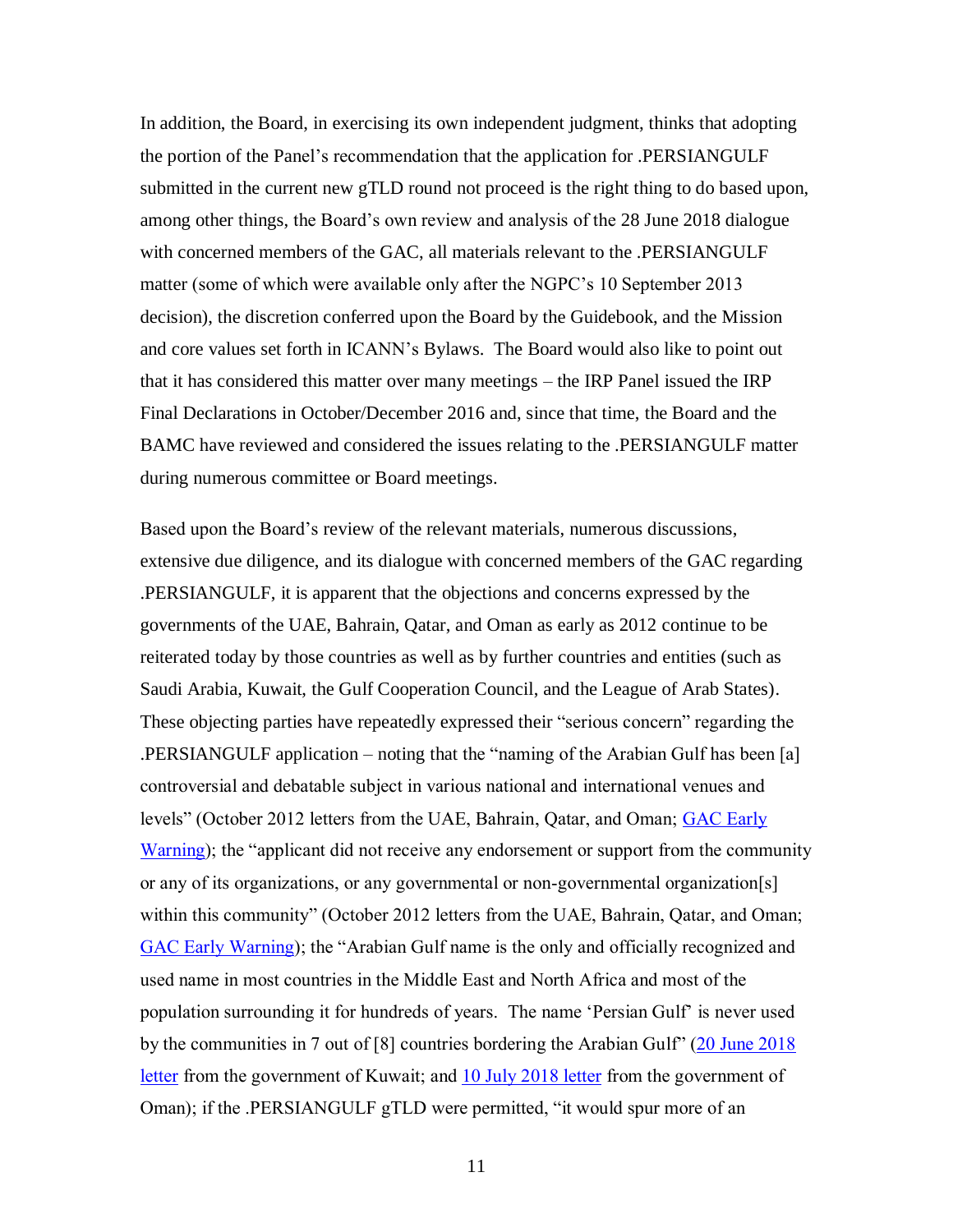emotional setback to the rest of the region that others would recognize that [name] as being a body of water that is related to one country, and it's not" (28 June 2018 Board/GAC dialogue transcript, Attachment C to the Reference Materials); "We don't recognize the name [Persian Gulf]. It is very, very sensitive to us." "[W]e don't envisage any solution other than…the application being terminated" (28 June 2018 Board/GAC dialogue transcript, Attachment C to the Reference Materials).

Under these circumstances, taking the decision to not proceed with the pending .PERSIANGULF application, after reviewing, considering, and discussing the objections raised by the countries and entities representing a large portion of the community most impacted by this proposed gTLD, is in the public interest, is in accordance with the Guidebook provisions that confer upon the Board the discretion to consider individual applications and whether they are in the best interest of the Internet community, and reflects the Board's commitment to ICANN's Mission and core values set forth in the Bylaws, including ensuring that this decision is in the best interest of the Internet community and that it respects the concerns raised by a large portion of the community most impacted by the proposed .PERSIANGULF gTLD.

Specifically, Section 5.1 of the Guidebook provides: "ICANN's Board of Directors has ultimate responsibility for the New gTLD Program. The Board reserves the right to individually consider an application for a new gTLD to determine whether approval would be in the best interest of the Internet community. Under exceptional circumstances, the Board may individually consider a gTLD application. For example, the Board might individually consider an application as a result of GAC advice on New gTLDs or the use of an ICANN accountability mechanism." (Guidebook, Section 5.1, https://newgtlds.icann.org/en/applicants/agb.) Moreover, in applying for the gTLD, the applicant acknowledged and agreed that the Board has the discretion to make such a decision – "Applicant acknowledges and agrees that ICANN has the right to determine not to proceed with any and all applications for new gTLDs, and that there is no assurance that any additional gTLDs will be created. The decision to review, consider and approve an application to establish one or more gTLDs and to delegate new gTLDs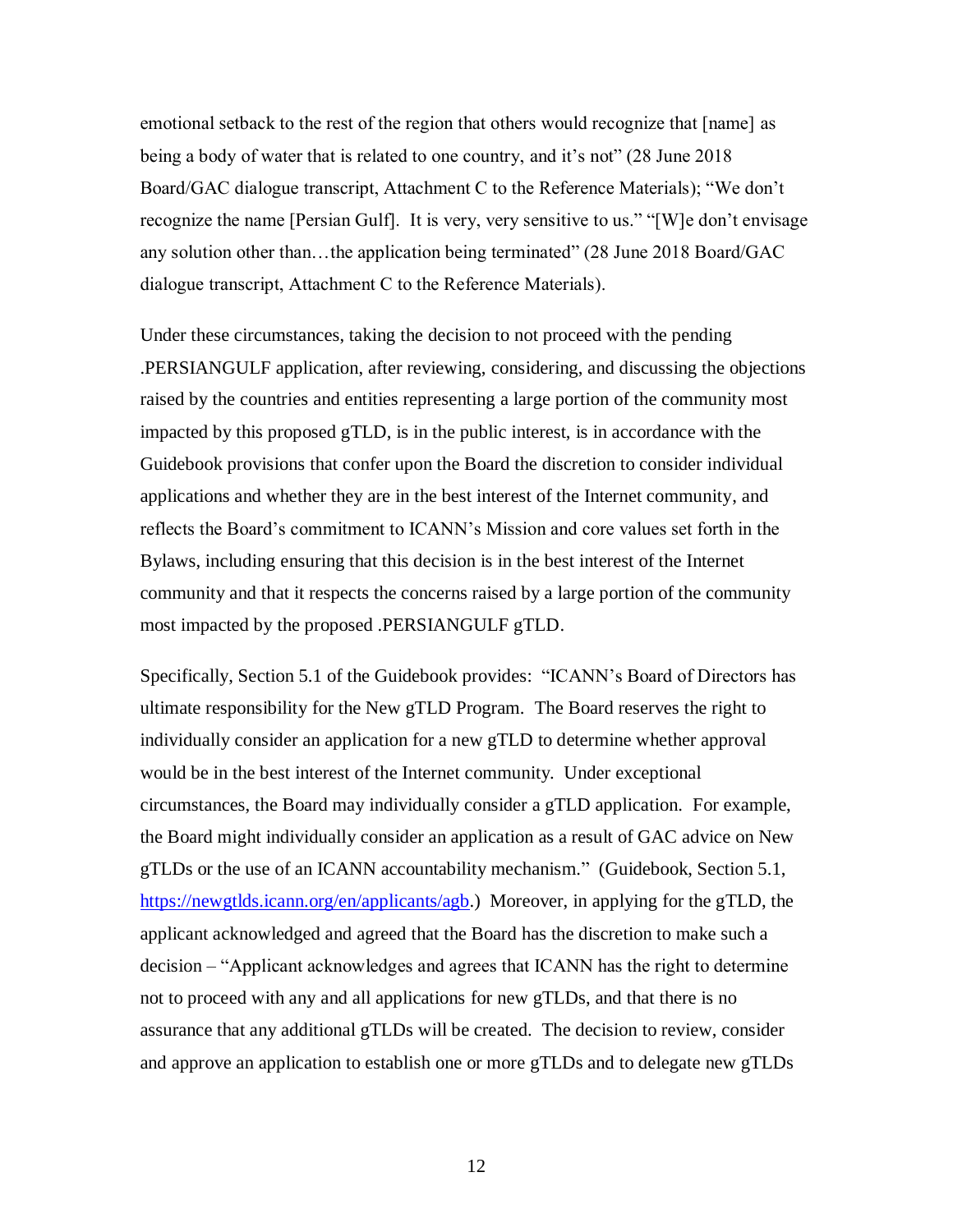after such approval is entirely at ICANN discretion." (Guidebook, Section 5.1, https://newgtlds.icann.org/en/applicants/agb.)

This decision is also in keeping with ICANN's core values as set forth in the operative Bylaws, in particular those mentioned below, in that it takes into consideration the broad, informed participation of the Internet community and those members most affected, it respects ICANN's accountability mechanisms, and it recognizes the concerns expressed by the countries and entities representing a large portion of the affected community (Bylaws, https://www.icann.org/resources/pages/bylaws-2012-02-25-en; and similarly reflected in the current Bylaws,

https://www.icann.org/resources/pages/governance/bylaws-en):

- Seeking and supporting broad, informed participation reflecting the functional, geographic, and cultural diversity of the Internet at all levels of policy development and decision-making.
- Acting with a speed that is responsive to the needs of the Internet while, as part of the decision-making process, obtaining informed input from those entities most affected.
- Remaining accountable to the Internet community through mechanisms that enhance ICANN's effectiveness.
- While remaining rooted in the private sector, recognizing that governments and public authorities are responsible for public policy and duly taking into account governments' or public authorities' recommendations.

While the Board strives to follow all the core values in making its decisions, it is also the Board's duty to exercise its independent judgment to determine if certain core values are particularly relevant to a given situation. And, in fact, the operative Bylaws anticipate and acknowledge that ICANN may not be able to comply with all the core values in every decision made and allows for the Board to exercise its judgment in the best interests of the Internet community: "…because [the core values] are statements of principle rather than practice, situations will inevitably arise in which perfect fidelity to all eleven core values simultaneously is not possible. Any ICANN body making a recommendation or decision shall exercise its judgment to determine which core values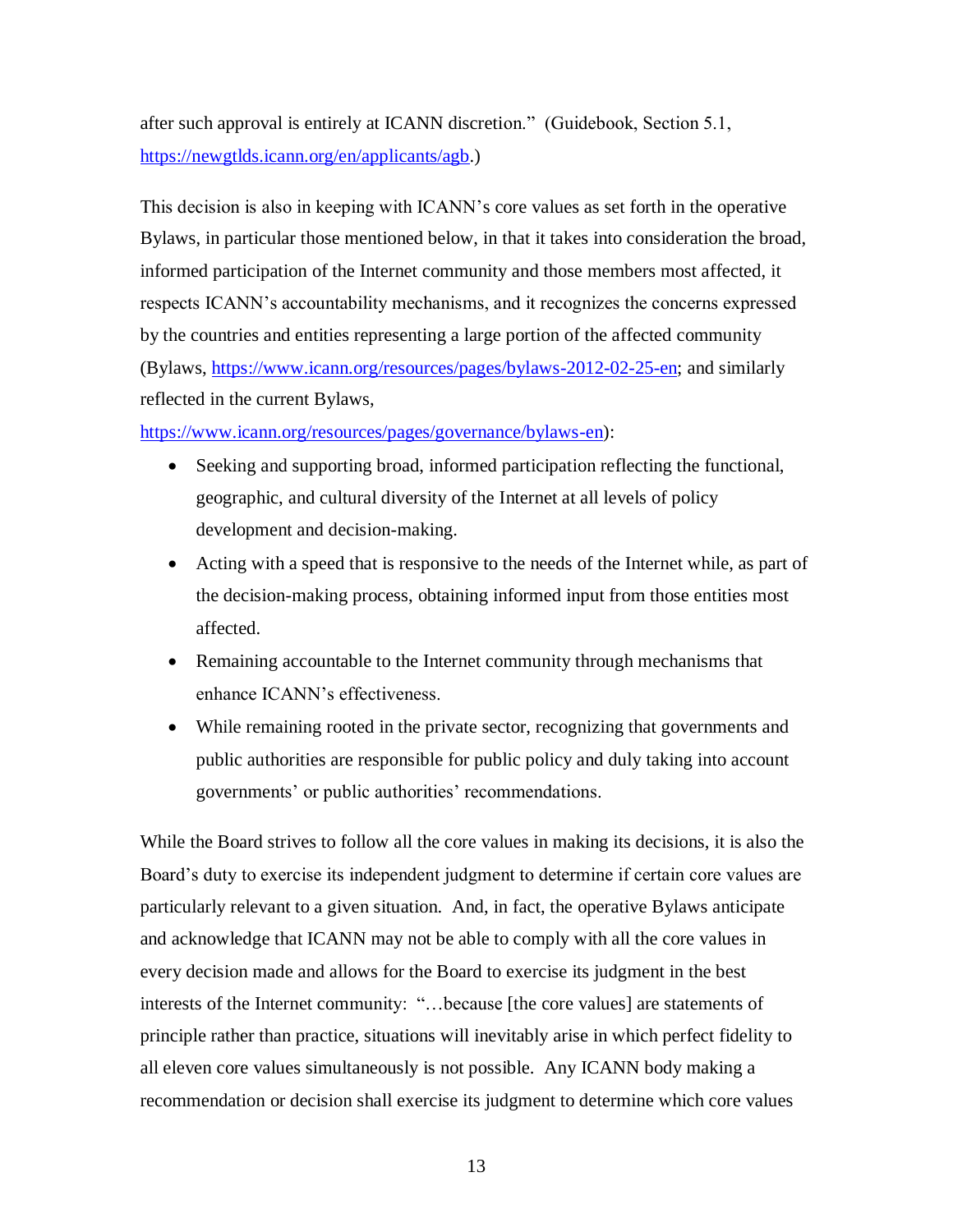are most relevant and how they apply to the specific circumstances of the case at hand, and to determine, if necessary, an appropriate and defensible balance among competing values." (Bylaws, https://www.icann.org/resources/pages/bylaws-2012-02-25-en.)

Taking this decision is within ICANN's Mission as the ultimate result of ICANN's consideration of this matter is a key aspect of coordinating the allocation and assignment of names in the root zone of the domain name system (DNS). Further, the Board's decision is in the public interest, taking into consideration and balancing the goals of resolving outstanding new gTLD disputes, respecting ICANN's accountability mechanisms and advisory committees, recognizing the input received from the Internet community, and abiding by the policies and procedures set forth in the Guidebook, which were developed through a bottom-up consensus-based multistakeholder process over numerous years of community efforts and input, and is consistent with ICANN's core values.

Taking this decision is not expected to have a direct financial impact on the ICANN organization and will not have any direct impact on the security, stability or resiliency of the domain name system.

This is an Organizational Administrative function that does not require public comment.

Submitted By: Amy Stathos, Deputy General Counsel Date Noted: 26 September 2018 Email: amy.stathos@icann.org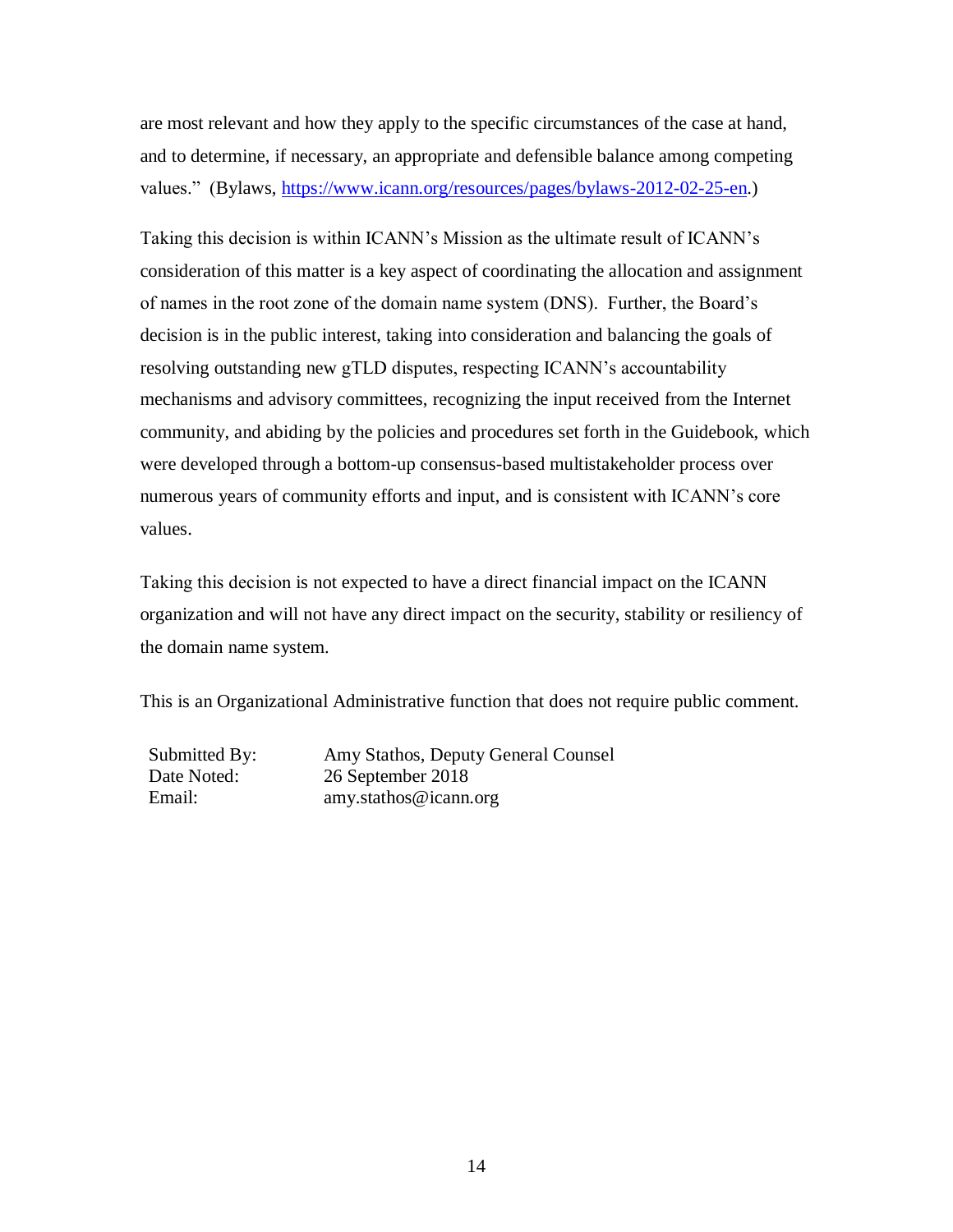#### **ICANN BOARD SUBMISSION NO. 2018-10-03-1b**

**TITLE: Further Consideration of the** *Asia Green IT System v. ICANN* **Independent Review Process Final Declaration** 

#### **PROPOSED ACTION: For Board Consideration and Approval**

#### **EXECUTIVE SUMMARY:**

The Board previously considered the Final Declaration in the *Asia Green IT System Bilgisayar San. ve Tic. Ltd. Sti. (AGIT) v. ICANN* Independent Review Process (IRP) regarding the .HALAL and .ISLAM applications. The IRP challenged the decision of the ICANN Board (acting through the New gTLD Program Committee (NGPC)) to accept the Governmental Advisory Committee (GAC) non-consensus advice against AGIT's applications for .HALAL and .ISLAM, and to place AGIT's applications on hold until AGIT resolved the concerns raised by the objecting countries and the Organisation of Islamic Cooperation (OIC).

At its 15 March 2018 meeting, the Board accepted that the IRP Panel declared AGIT the prevailing party, and that ICANN reimburse AGIT its IRP costs. The Board also considered the IRP Panel's recommendation that, in order to be consistent with Core Value 8, "the Board needs to promptly make a decision on the [.HALAL and .ISLAM] application[s] (one way or another) with integrity and fairness," and the Panel's indication that "nothing as to the substance of the decision should be inferred by the parties from the Panel's opinion in this regard. The decision, whether yes or no, is for [the ICANN Board]." (Final Declaration, https://www.icann.org/en/system/files/files/irpagit-final-declaration-30nov17-en.pdf.) The Board concluded that re-reviewing the GAC non-consensus advice and the positions advanced by both supporting and opposing parties would afford the Board a fuller understanding of the sensitivities regarding .HALAL and .ISLAM and would assist the Board in making its determination as to whether or not AGIT's applications should proceed. The Board therefore directed the BAMC to re-review the GAC non-consensus advice (received per Section 3.1 subparagraph II of the Applicant Guidebook) as well as the subsequent communications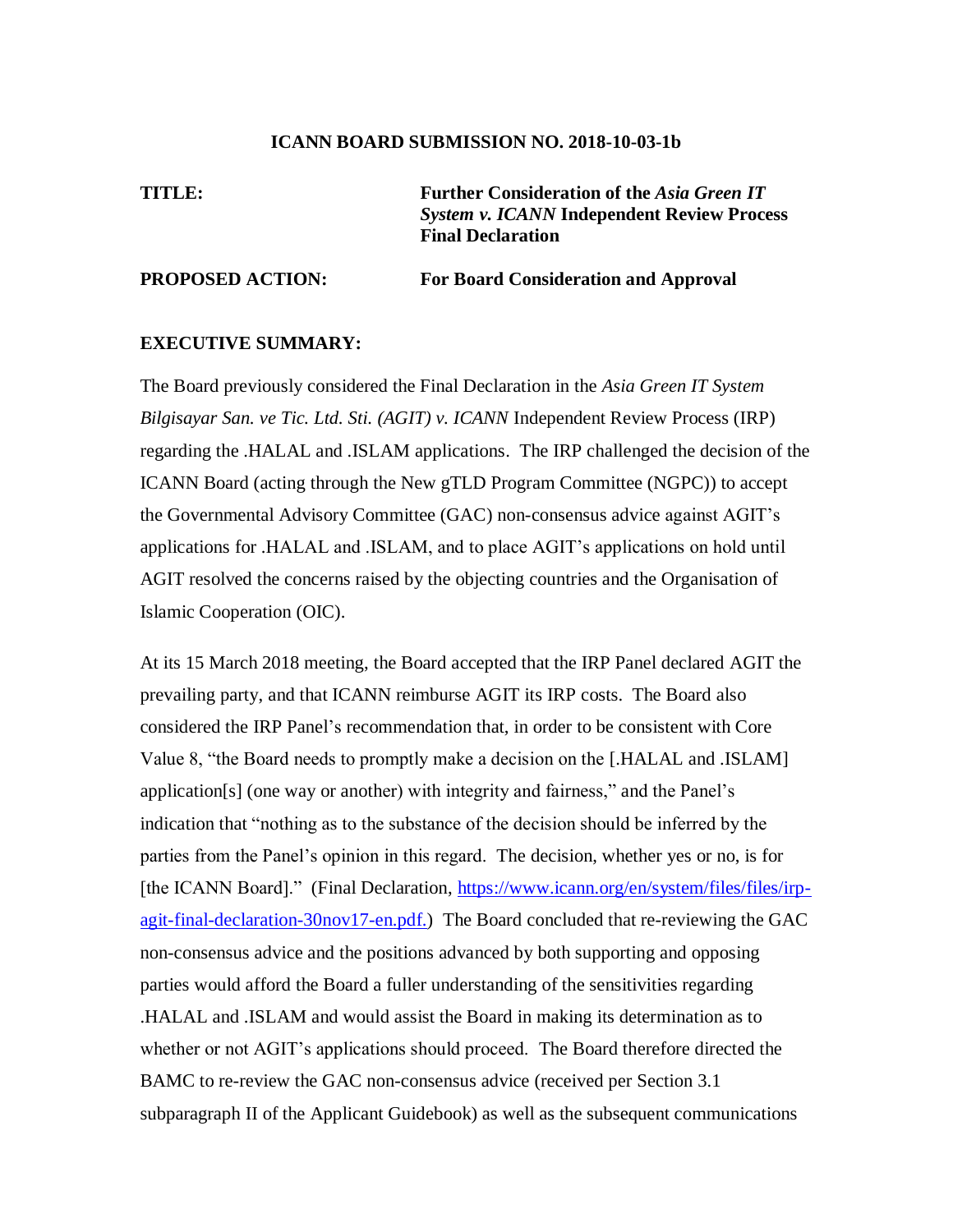from or with objecting and supporting parties, and to provide a recommendation to the Board as to whether or not the applications for .HALAL and .ISLAM should proceed. (Resolutions 2018.03.15.15 – 2018.03.15.17, https://www.icann.org/resources/boardmaterial/resolutions-2018-03-15-en#2.c.)

Pursuant to the Board's directive, the BAMC reviewed the GAC non-consensus advice and the opinions expressed in the dialogue between members of the Board and concerned members of the GAC on 18 July 2013, and reviewed the additional relevant materials related to the .HALAL and .ISLAM matter – including the comments received both in support of and in opposition to the applications; the correspondence from the governments of the Kuwait, Iran, Lebanon, and Indonesia, the Gulf Cooperation Council (representing six member States) and the OIC (representing 57 member States and 1.6 billion Muslims) expressing concerns and objections regarding the applications; the Resolutions issued by the OIC against the applications; the determination of the ICANN Independent Objector (IO), as well as AGIT's first and second responses (December 2012 and February 2013) to the IO's Initial Notice; the Expert Determinations dismissing the UAE's community objections, which were issued based on the Expert's belief that the OIC "remains neutral" as to the applications; and the GAC Buenos Aires Communiqué and correspondence indicating that "no further GAC input on this matter can be expected." The BAMC also reviewed the endorsement letters submitted by AGIT in support of its applications, the correspondence from AGIT and its counsel, and the support letter submitted by the Republic of Mali in February 2014.

After extensive analysis and discussion, the BAMC has recommended that the Board direct the President and CEO, or his designee(s), that the pending application for .HALAL and the pending application for .ISLAM not proceed. The BAMC made this recommendation based not only on its review of all relevant materials, but also on its consideration and commitment to ICANN's Mission and core values set forth in the Bylaws, including ensuring that this decision is in the best interests of the Internet community and that it respects the concerns raised by the majority of the community most impacted by the proposed .HALAL and .ISLAM gTLDs.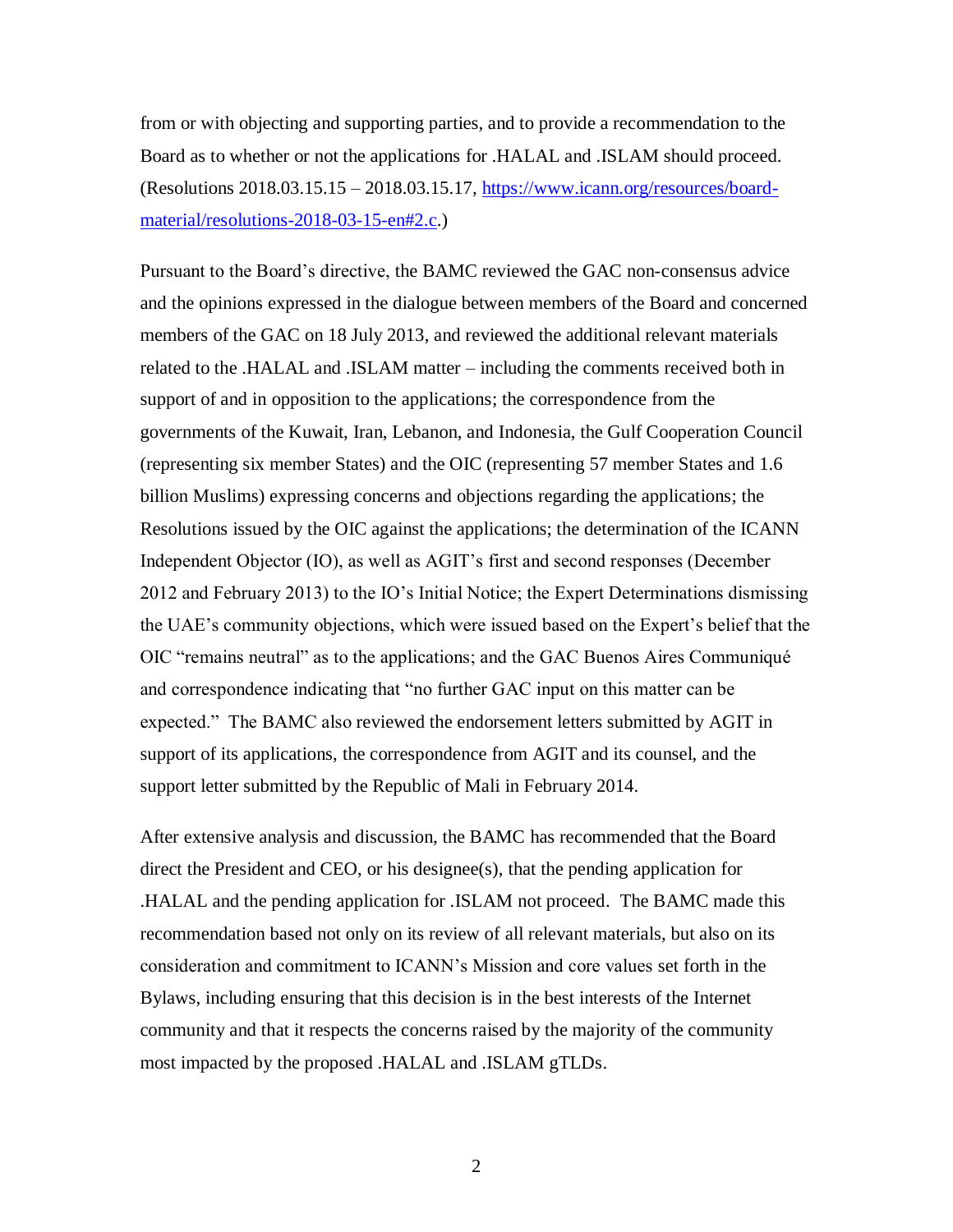# **BOARD ACCOUNTABILITY MECHANISMS COMMITTEE RECOMMENDATION:**

The BAMC recommends that the Board direct the President and CEO, or his designee(s), that the pending application for .HALAL and the pending application for .ISLAM not proceed.

## **PROPOSED RESOLUTION:**

Whereas, ICANN organization received the Final Declaration in the Asia Green IT System Bilgisayar San. ve Tic. Ltd. Sti. (AGIT) v. ICANN Independent Review Process (IRP).

Whereas, among other things, the IRP Panel declared that AGIT is the prevailing party, and ICANN shall reimburse AGIT its IRP costs. (Final Declaration, paras. 151, 156.)

Whereas, in the Final Declaration, the Panel recommended that, in order to be consistent with Core Value 8, "the Board needs to promptly make a decision on the application[s] (one way or another) with integrity and fairness," and noted that "nothing as to the substance of the decision should be inferred by the parties from the Panel's opinion in this regard. The decision, whether yes or no, is for [the ICANN Board]." (Final Declaration, para. 149.)

Whereas, in accordance with Article IV, section 3.21 of the applicable version of the Bylaws, the Board considered the Final Declaration at its meeting on 15 March 2018.

Whereas, at its 15 March 2018 meeting, the Board accepted that the IRP Panel declared AGIT as the prevailing party, directed the President and CEO to take all steps necessary to reimburse AGIT its IRP costs, and directed the Board Accountability Mechanisms Committee (BAMC) to re-review the GAC non-consensus advice (as defined in Section 3.1 subparagraph II of the Applicant Guidebook) as well as the subsequent communications from or with objecting and supporting parties, in light of the Final Declaration, and provide a recommendation to the Board as to whether or not the applications for .HALAL and .ISLAM should proceed. (Resolutions 2018.03.15.15 –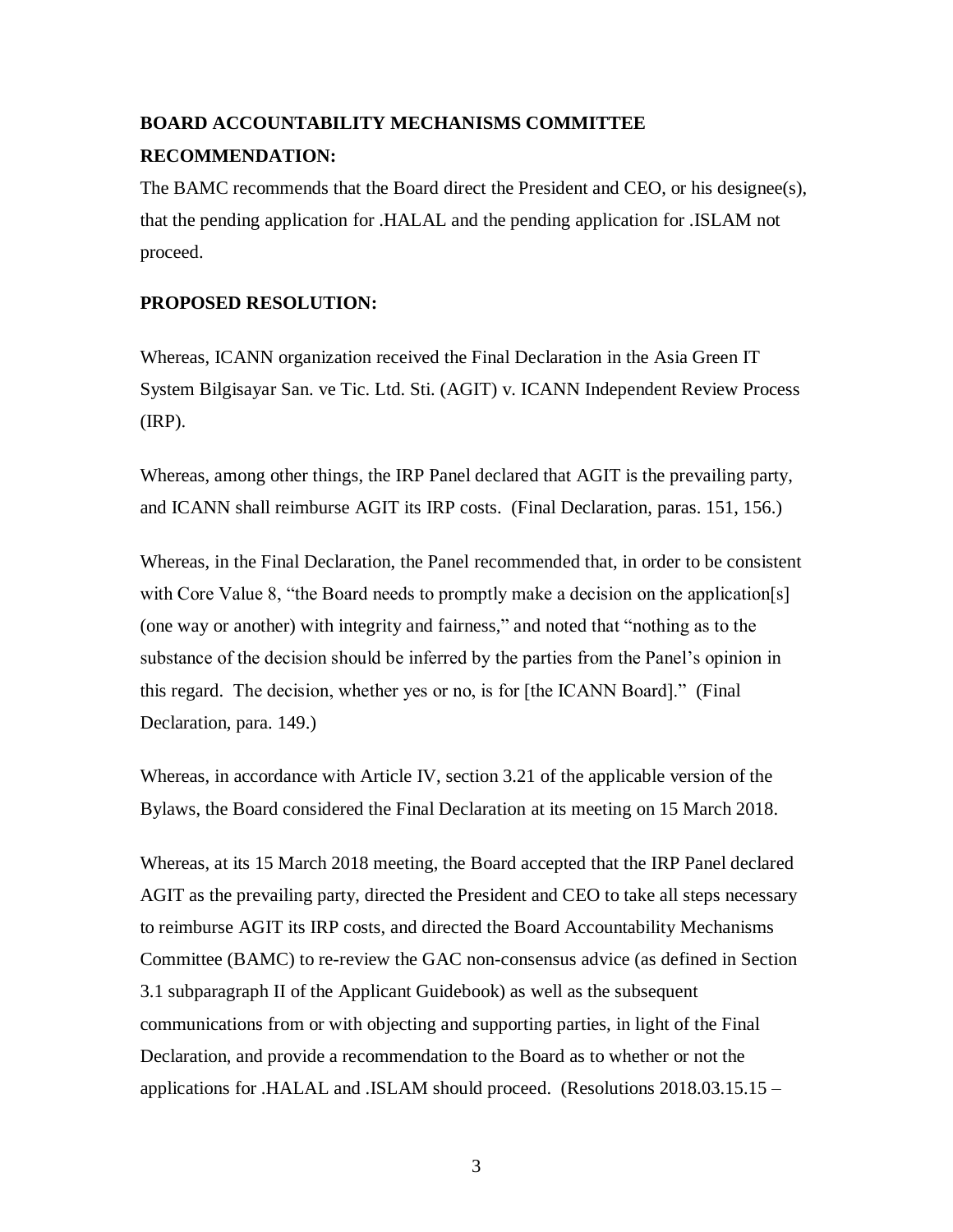# 2018.03.15.17, https://www.icann.org/resources/board-material/resolutions-2018-03-15  $en#2.c.)$

Whereas, the BAMC re-reviewed the GAC non-consensus advice regarding the .HALAL and .ISLAM applications, and conducted the requested further review and consideration of the relevant materials.

Whereas, the BAMC has recommended that the Board direct the President and CEO, or his designee(s), that the pending application for .HALAL and the pending application for .ISLAM not proceed; the Board agrees.

Whereas, the BAMC recommended this action based not only on the BAMC's extensive review of all relevant materials, but also on its consideration of and commitment to ICANN's Mission and core values set forth in the Bylaws, including ensuring that this decision is in the best interest of the Internet community and that it respects the concerns raised by the majority of the community most impacted by the proposed .HALAL and .ISLAM gTLDs; the Board agrees.

Resolved (2018.10.03.XX), the Board directs the President and CEO, or his designee(s), that the pending application for .HALAL and the pending application for .ISLAM not proceed.

#### **PROPOSED RATIONALE:**

Asia Green IT System Bilgisayar San. ve Tic. Ltd. Sti. (AGIT) initiated Independent Review Process (IRP) proceedings challenging the decision of the ICANN Board (acting through the New gTLD Program Committee (NGPC)) to accept the Governmental Advisory Committee (GAC) non-consensus advice against AGIT's applications for .HALAL and .ISLAM (Resolution 2013.06.04.NG01,

https://www.icann.org/resources/board-material/resolutions-new-gtld-2013-06-04-en), and to place AGIT's applications on hold until AGIT resolved the concerns raised by the objecting countries and the Organisation of Islamic Cooperation (OIC) (Resolution 2014.02.05.NG01, https://www.icann.org/resources/board-material/resolutions-new-gtld-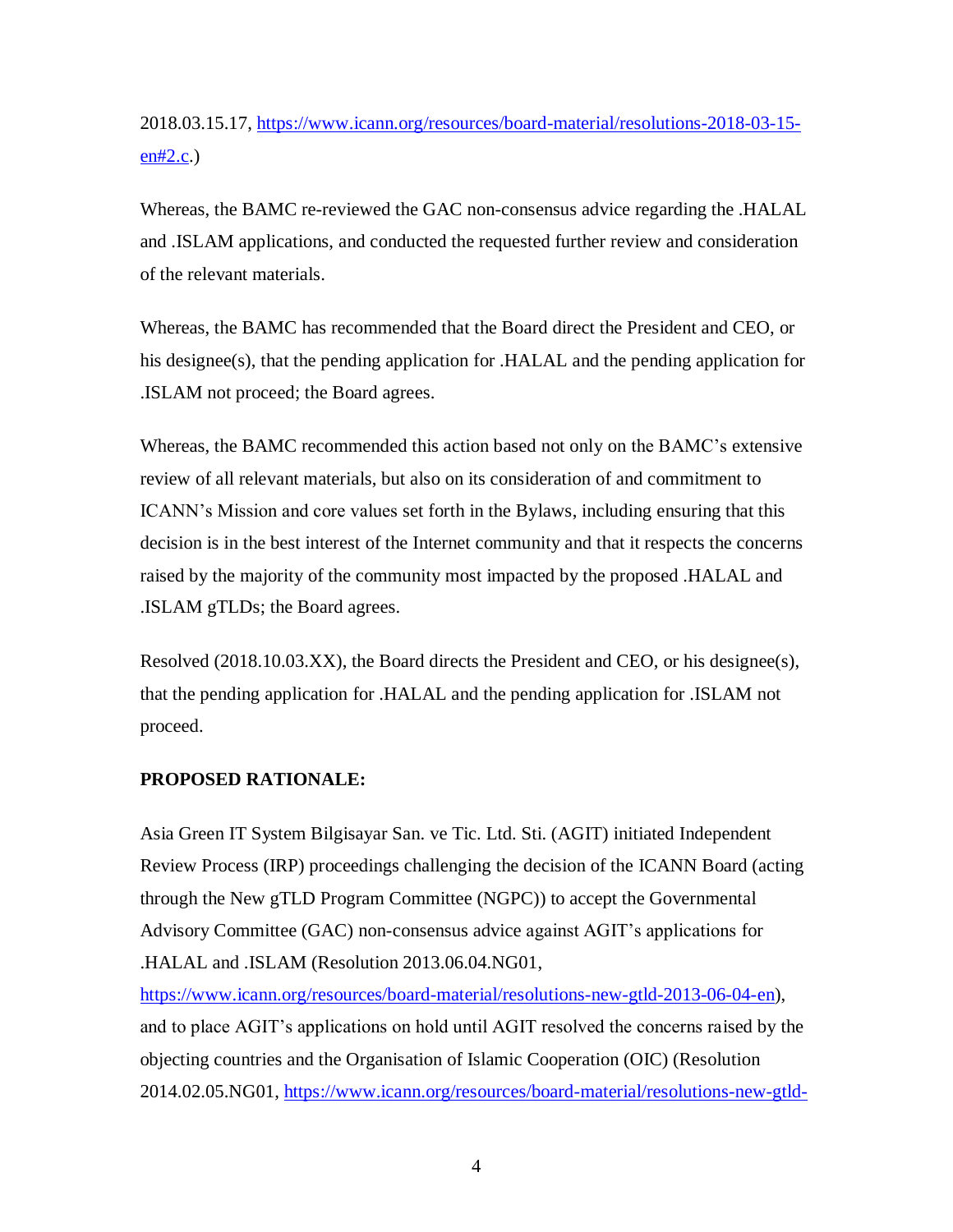2014-02-05-en#1.a). The GAC non-consensus advice, in the 11 April 2013 Beijing Communiqué, indicated that: "The GAC recognizes that Religious terms are sensitive issues. Some GAC members have raised sensitivities on the applications that relate to Islamic terms, specifically .islam and .halal. The GAC members concerned have noted that the applications for .islam and .halal lack community involvement and support. It is the view of these GAC members that these applications should not proceed." (GAC Beijing Communiqué, https://www.icann.org/en/system/files/correspondence/gac-toboard-18apr13-en.pdf.)

#### **IRP Panel Final Declaration:**

On 30 November 2017, the IRP Panel (Panel) issued its Final Declaration in the AGIT IRP (https://www.icann.org/en/system/files/files/irp-agit-final-declaration-30nov17 en.pdf). The Panel's findings are summarized below, and materials regarding the IRP are available in full at https://www.icann.org/resources/pages/irp-agit-v-icann-2015-12-23 en.

The Panel declared AGIT to be the prevailing party, and that ICANN shall reimburse AGIT for its IRP fees and costs. (Final Declaration, paras. 151, 156.) The Panel also declared that the ICANN Board (through the NGPC) acted in a manner inconsistent with ICANN's Articles of Incorporation (Articles) and Bylaws. Specifically, the Panel declared that the "closed nature and limited record of the [GAC] Beijing meeting provides little in the way of 'facts' to the Board. Of the 6 page [Communiqué] produced by the GAC to the Board, only 58 words concerned the .HALAL and .ISLAM applications, utilizing vague and non-descript terms [such as "religious sensitivities"]." "[T]his manner and language is insufficient to comply with the open and transparent requirements mandated by Core Value 7." Therefore, "any reliance on the Beijing Communiqué by the Board in making their decision would necessarily be to do so without a reasonable amount of facts." "[T]o be consistent with Core Value 7 requires ICANN to act in an open and transparent manner." (Final Declaration, paras. 81, 83, 148.) The Panel further declared that the Board "acted inconsistently with Core Value 8" by placing AGIT's applications "on hold" – "to be consistent with Core Value 8 requires [ICANN] to make, rather than defer (for practical purposes, indefinitely), a decision...as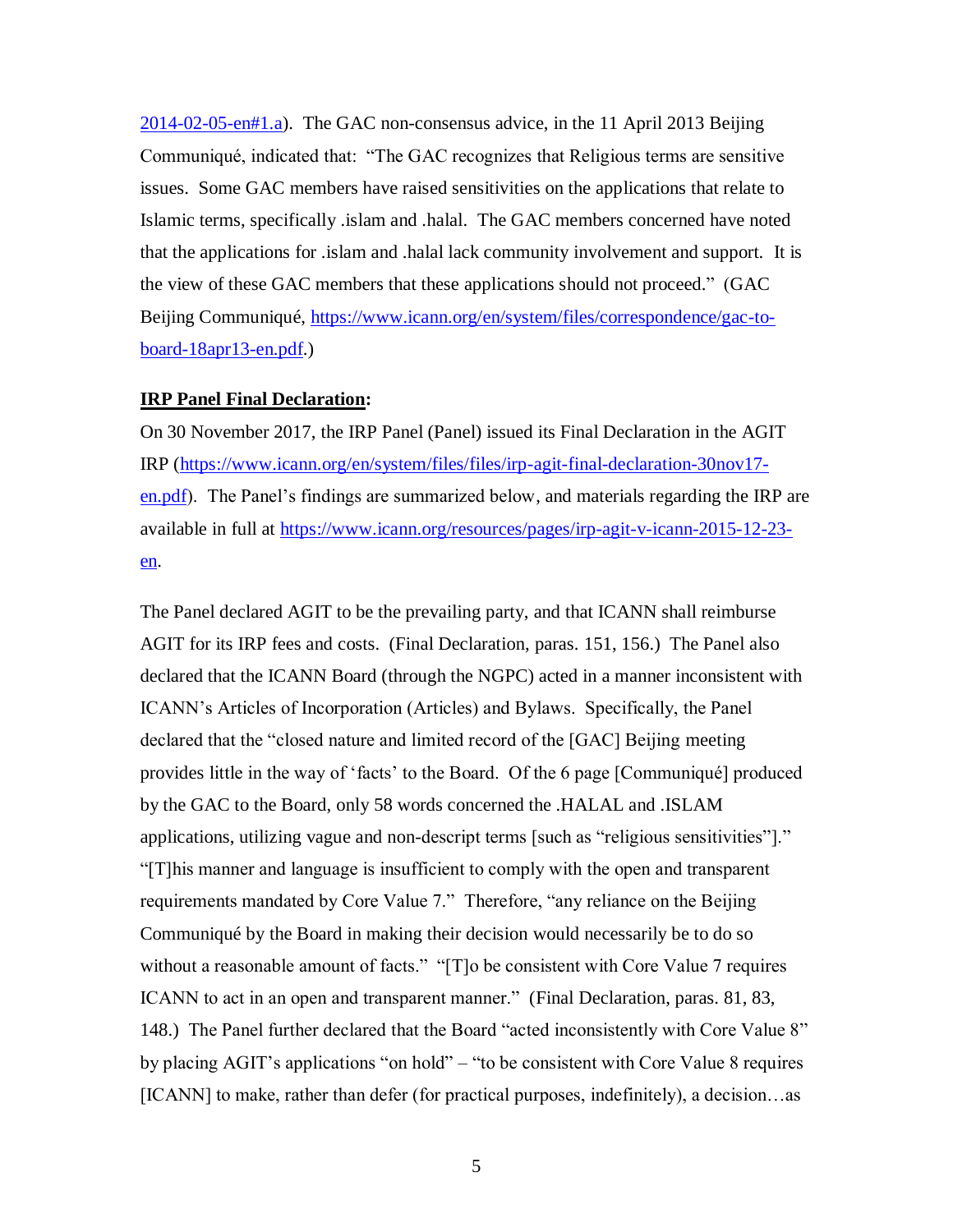to the outcome of [AGIT's] applications." (Final Declaration, para. 149.) In the view of the Panel, "the 'On Hold' status is neither clear nor prescribed" in the Guidebook, Articles or Bylaws. The Panel declared that by placing the applications "on hold," ICANN "created a new policy" "without notice or authority" and "failed to follow the procedure detailed in Article III (S3 (b)), which is required when a new policy is developed." (Final Declaration, paras. 113, 119, 150.)

The Panel recommended that, in order to be consistent with Core Value 8, "the Board needs to promptly make a decision on the application[s] (one way or another) with integrity and fairness." The Panel noted, however, that "nothing as to the substance of the decision should be inferred by the parties from the Panel's opinion in this regard. The decision, whether yes or no, is for [the ICANN Board]." (Final Declaration, para. 149.)

#### **Prior Board Consideration:**

The Board considered the Final Declaration at its 15 March 2018 meeting. After thorough review and consideration of the Panel's findings and recommendation, the Board accepted that the IRP Panel declared AGIT as the prevailing party, and that ICANN reimburse AGIT its IRP costs, which was completed in April 2018. The Board further directed the BAMC to re-review the GAC non-consensus advice (received per Section 3.1 subparagraph II of the Applicant Guidebook) as well as the subsequent communications from or with objecting and supporting parties, and to provide a recommendation to the Board as to whether or not the applications for .HALAL and .ISLAM should proceed. (Resolutions 2018.03.15.15 – 2018.03.15.17, https://www.icann.org/resources/board-material/resolutions-2018-03-15-en#2.c.)

The Board concluded that re-reviewing the GAC non-consensus advice and the positions advanced by both supporting and opposing parties would afford the Board a fuller understanding of the sensitivities regarding the .HALAL and .ISLAM gTLDs and would assist the Board in making its determination as to whether or not AGIT's applications should proceed.

# **Board Accountability Mechanisms Committee Review and Recommendation:** Pursuant to the Board's directive, the BAMC reviewed the GAC non-consensus advice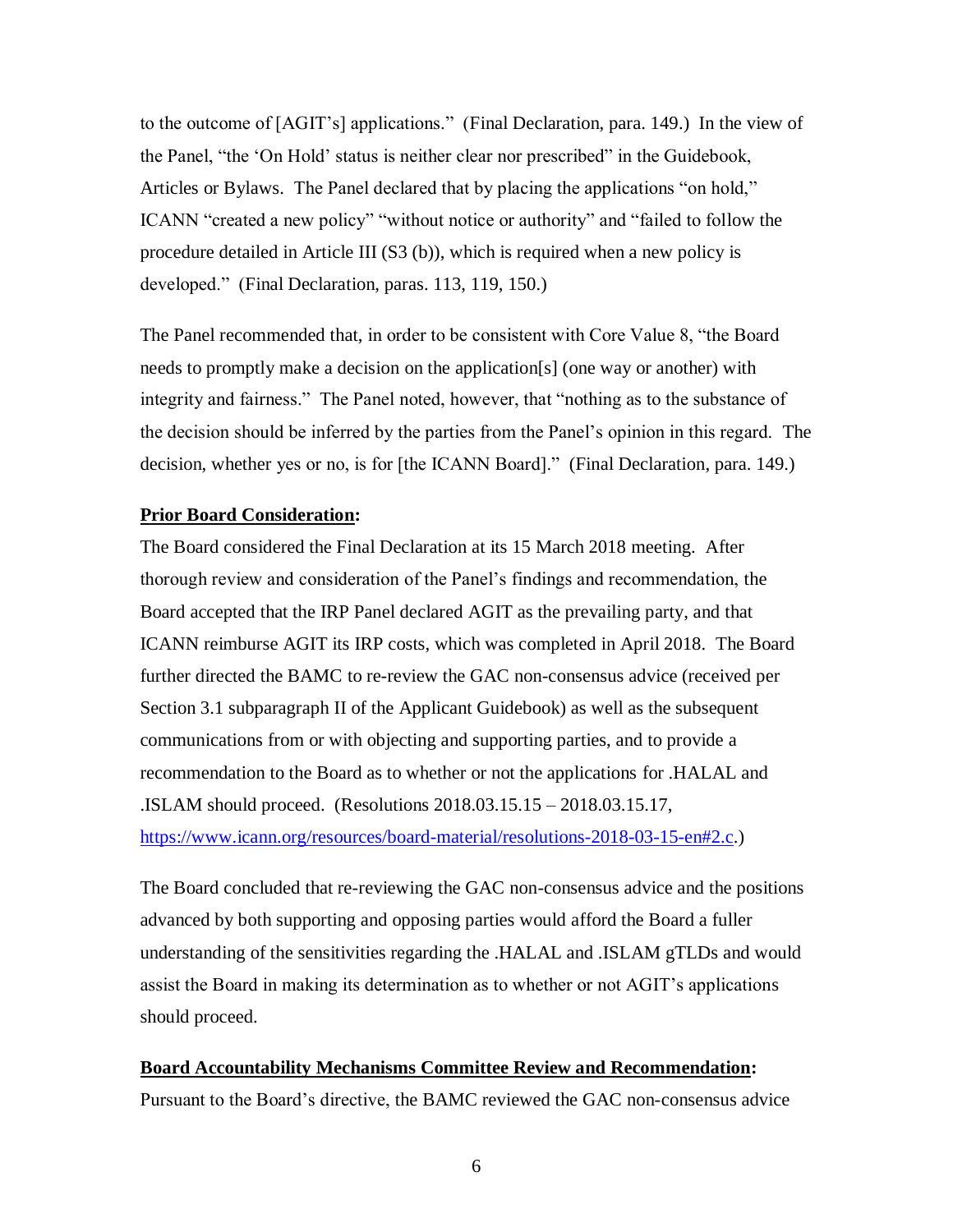regarding the .HALAL and .ISLAM applications in the 11 April 2013 Beijing Communiqué, indicating that: "The GAC recognizes that Religious terms are sensitive issues. Some GAC members have raised sensitivities on the applications that relate to Islamic terms, specifically .islam and .halal. The GAC members concerned have noted that the applications for .islam and .halal lack community involvement and support. It is the view of these GAC members that these applications should not proceed." (GAC Beijing Communiqué, https://www.icann.org/en/system/files/correspondence/gac-toboard-18apr13-en.pdf.) In conjunction, the BAMC also re-reviewed the GAC Early Warning notices submitted in November 2012 by the UAE and India against both applications, expressing serious concerns regarding a perceived lack of community involvement in, and support for, the .HALAL and .ISLAM applications, and noting concerns regarding a lack of mechanisms to prevent abuse of the gTLDs. (Early Warnings, https://gacweb.icann.org/display/gacweb/GAC+Early+Warnings.) The BAMC also reviewed the opinions expressed in the dialogue between members of the Board and concerned members of the GAC, which occurred on 18 July 2013 in accordance with the steps required when the GAC provides non-consensus advice to the Board pursuant to Module 3.1 (subparagraph II) of the Guidebook. Representatives from various countries attended, and those from the UAE, Malaysia, Turkey, and Iran voiced their opinions (*see* transcript, Attachment B to the Reference Materials):

- The UAE reiterated its concern, along with the concerns of Saudi Arabia and the OIC, that religious terms such as Halal and Islam are sensitive and need to be carefully considered, noting that the UAE's "main concern is that the applicant was not representing the Muslim community" and "the community is opposing the introduction of those TLDs, in this manner, and there has to be better coordination with the community, in order to properly introduce the TLD."
- Malaysia supported the concerns expressed by the UAE and noted the "very" sensitive" nature of the gTLDs, indicating that the gTLDs "need to, at least, come from [a] known organization like the OIC that we know they represent Muslim as a whole."
- Turkey also expressed concerns that "these are... very sensitive strings and needs" the community support." Turkey noted that AGIT is a legitimate Turkish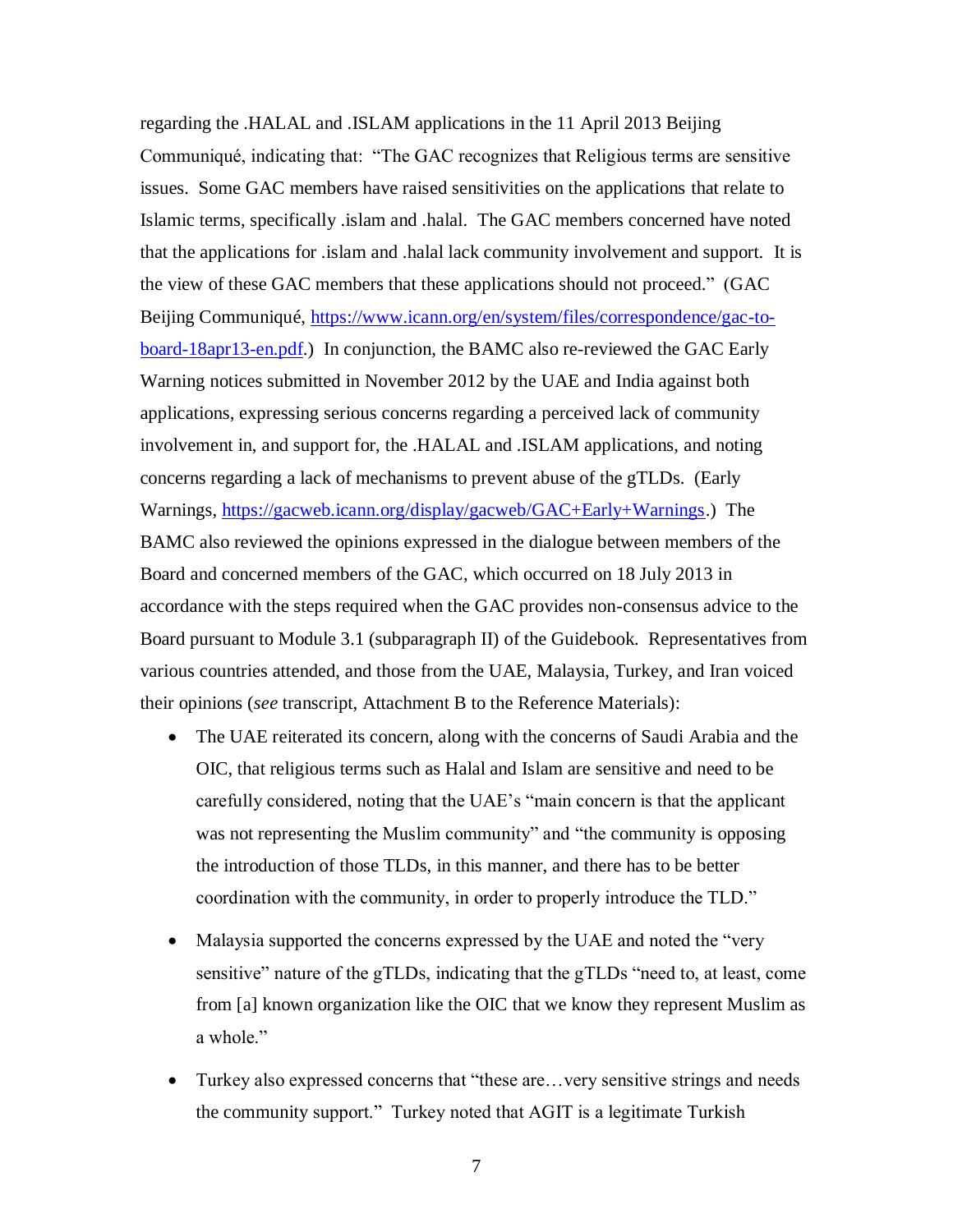company, but that AGIT "[d]id not achieve…any support from organization for Islamic countries." Turkey further noted that "we have the concern that it's just an IT company handling this kind of religious and sensitive issues could be a very difficult and problematic one in the future." Turkey concluded that "anything [that] covers whole Islam should be referenced from an umbrella organization," such as the OIC, which "is the best reference point, because it's the most comprehensive umbrella organization. And if they cooperate, if they get some kind of working relation with them [AGIT], that would be acceptable from our point of view."

• Iran acknowledged the concerns by the various countries and suggested that "we" work together (perhaps through dialogue or a working group) to "include individuals, entities, governments, personalities [with views and concerns] in an inclusive, multistakeholder approach" to develop "the most appropriate [mechanisms] or modalities" to address the concerns raised by the community.

In addition, and in accordance with the Board's Resolution, the BAMC reviewed and considered the additional relevant materials related to the .HALAL and .ISLAM matter – including the comments submitted by the ICANN community regarding the applications; the correspondence from the governments of the Kuwait, Iran, Lebanon, and Indonesia, the Gulf Cooperation Council (representing six member States) and the OIC (representing 57 member States and 1.6 billion Muslims) expressing concerns and objections regarding the applications; the Resolutions issued by the OIC against the applications; the determination of the ICANN Independent Objector (IO), as well as AGIT's first and second responses (December 2012 and February 2013) to the IO's Initial Notice; the Expert Determinations dismissing the UAE's community objections, which were issued based on the Expert's belief that the OIC "remains neutral" as to the applications; the GAC Buenos Aires Communiqué and correspondence indicating that "no further GAC input on this matter can be expected." The BAMC also reviewed the endorsement letters submitted by AGIT in support of its applications, the correspondence from AGIT and its counsel, and the support letter submitted by the Republic of Mali in Feburary 2014.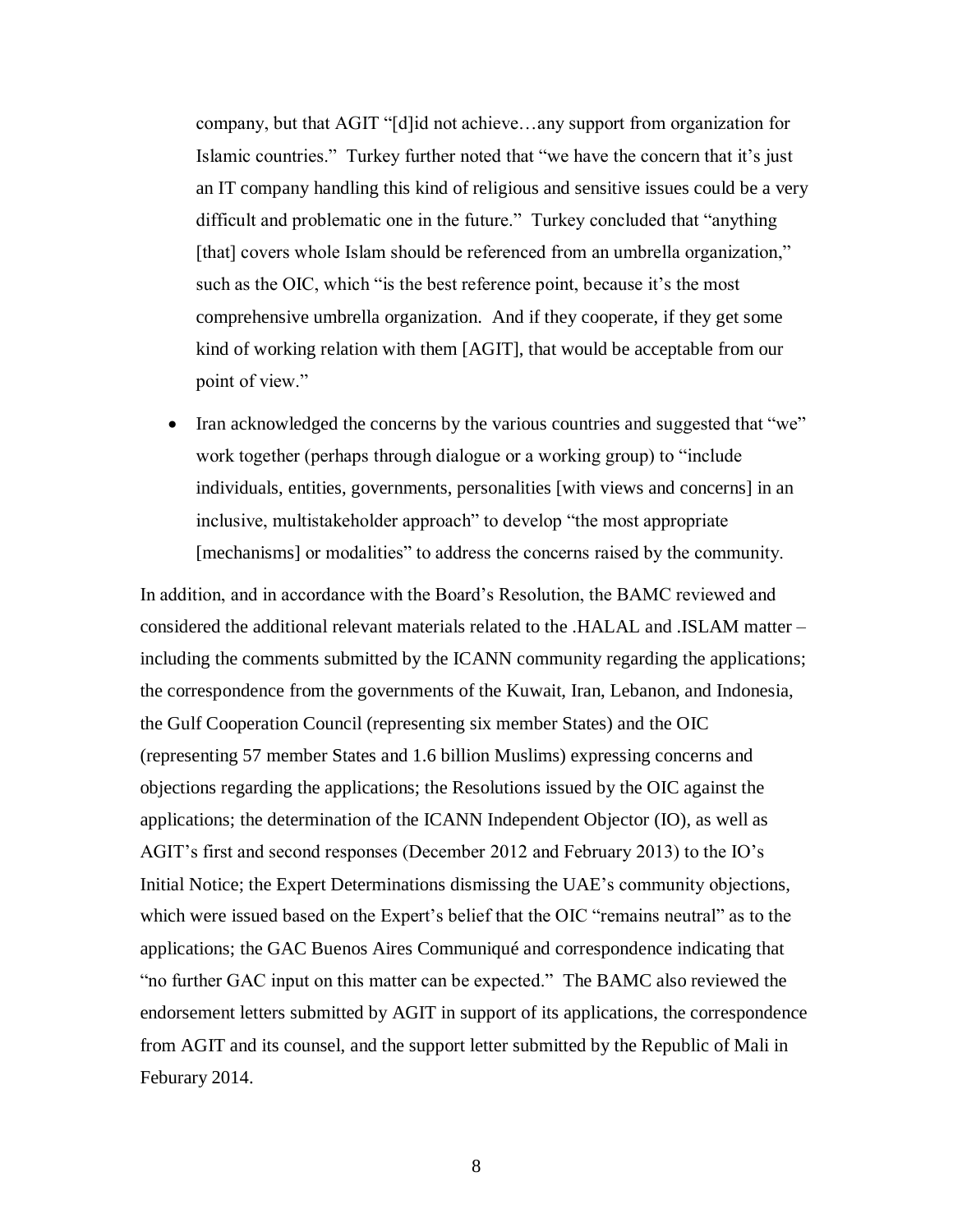After extensive analysis and discussion, and after considering various options regarding the .HALAL and .ISLAM applications, the BAMC recommended that the Board direct the President and CEO, or his designee(s), that the pending application for .HALAL and the pending application for .ISLAM submitted by AGIT not proceed. The BAMC recommended this action based not only on its due diligence and care in reviewing all relevant materials, but also on its consideration and commitment to ICANN's Mission and core values set forth in the Bylaws, including ensuring that this decision is in the best interest of the Internet community and that it respects the concerns raised by the majority of the community most impacted by the proposed .HALAL and .ISLAM gTLDs.

#### **Board Consideration:**

The Board agrees with the BAMC's recommendation to not proceed with the pending application for .HALAL and the pending application for .ISLAM.

The Board, in exercising its independent judgment, thinks that not proceeding with AGIT's .HALAL and .ISLAM applications is the right thing to do based upon the Board's review and analysis of the GAC non-consensus advice, the 18 July 2013 dialogue with concerned members of the GAC, the materials relevant to the .HALAL and .ISLAM matter (in particular, the Resolutions adopted by and the communications from the OIC), the discretion conferred upon the Board by the Guidebook, and the Mission and core values set forth in ICANN's Bylaws.

The Board acknowledges and appreciates that AGIT included a proposed governance model in its applications in an attempt to alleviate potential concerns by the Muslim community regarding the management and operation of the proposed .HALAL and .ISLAM gTLDs, that AGIT submitted over 300 additional letters of support for the .HALAL and .ISLAM applications from various individuals and entities within the Muslim community (dated approximately 2012-2013), and that approximately 30 comments were submitted by the community in support of each application (in 2012). The Board also notes that in AGIT's responses to the IO's Initial Notice, AGIT explained its efforts to reach out and discuss AGIT's plans for governance and operation of the .ISLAM gTLD with Turkey, Pakistan, Libya, Egypt, UAE, Iran, Kazakhstan, Afganistan, Tajikistan, and Uzbekistan Ministries. (First Response (26 December 2012) and Second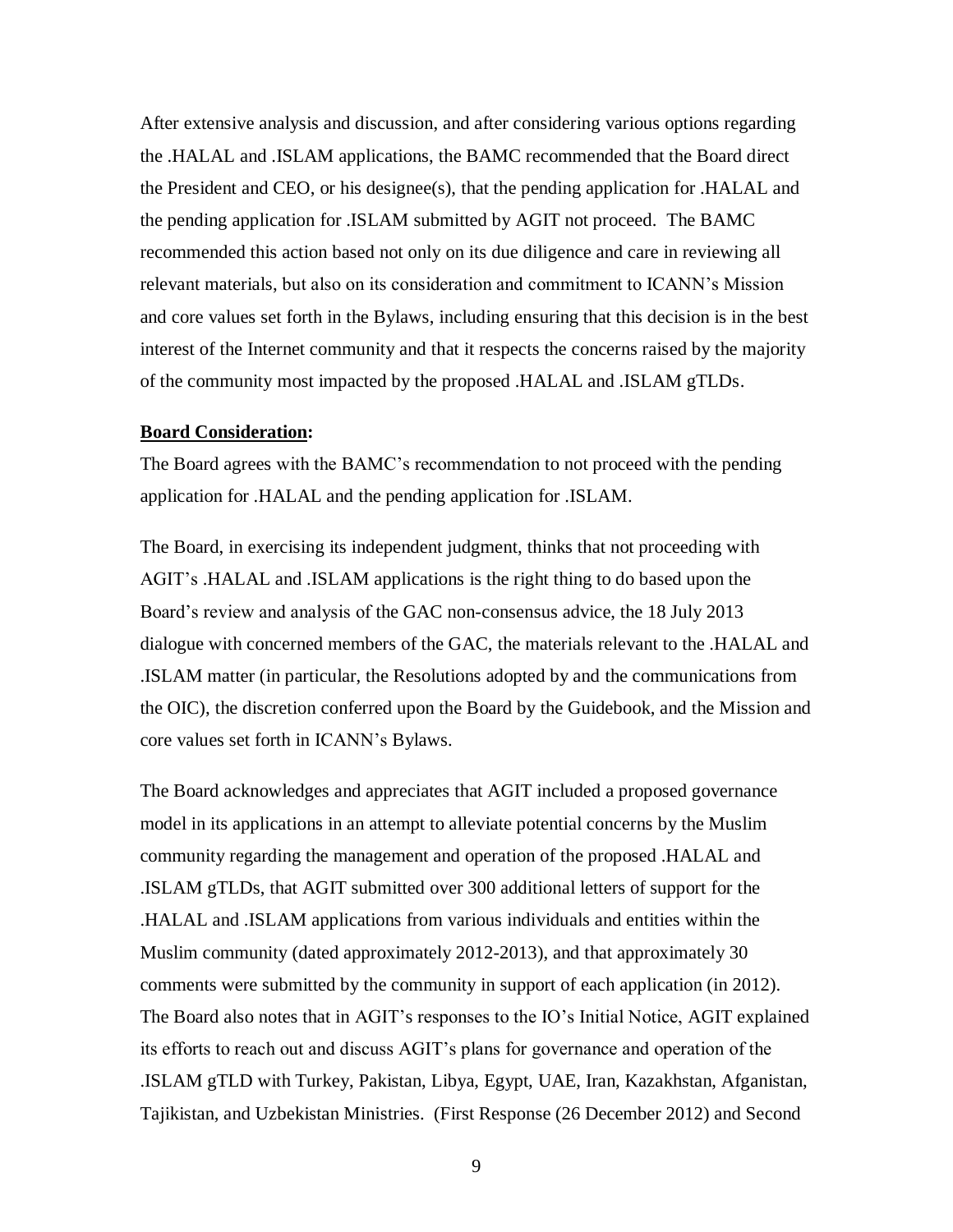Response (20 February 2013), https://www.independent-objector-newgtlds.org/home/theindependent-objector-s-comments-on-controversial-applications/islam-generalcomment/.) AGIT further noted that it had prepared "a draft proposal on the Governance of .ISLAM gTLD" and shared that draft with various persons, organizations, and governments (including the UAE, India, and the OIC), requesting that they provide feedback on the draft. AGIT also noted a "positive" conversation it had with the UAE GAC representative regarding AGIT's .HALAL and .ISLAM applications.

Nevertheless, despite these efforts, the majority of the Muslim population as well as several of the specific governments and representative entities noted above by AGIT continue to object to AGIT's applications for .HALAL and .ISLAM. AGIT, through its counsel, argues that it has not received any response from the objecting parties regarding AGIT's proposed governance model. However, the objecting parties have effectively responded by continuing to voice their objections to the applications, which are publicly posted on ICANN's website. After AGIT made efforts to reach out and provide a draft of its proposal to various parties (as noted in AGIT's December 2012 and February 2013 IO responses), those governments and representative entities continued to object to the applications.

On 11 April 2013, the GAC issued the Beijing Communiqué indicating that "[s]ome GAC members have raised sensitivities on the applications that relate to Islamic terms, specifically .islam and .halal. The GAC members concerned have noted that the applications for .islam and .halal lack community involvement and support. It is the view of these GAC members that these application should not proceed." (Beijing Communiqué, https://www.icann.org/en/system/files/correspondence/gac-to-board-11apr13-en.pdf.) In the 18 July 2013 Board/GAC dialogue, representatives from the UAE (on behalf of itself, Saudia Arabia, and the OIC), Malaysia, and Turkey reiterated their concerns regarding the applications (as noted in detail above). On 25 July 2013, the State of Kuwait and the Gulf Cooperation Council each sent letters to ICANN stating: "Being part of the Islamic community, we would like to share the concerns raised by UAE government in its early warning. We believe that the application put forward by AGIT is not in the interest of the Islamic community due to the sensitivities inherited in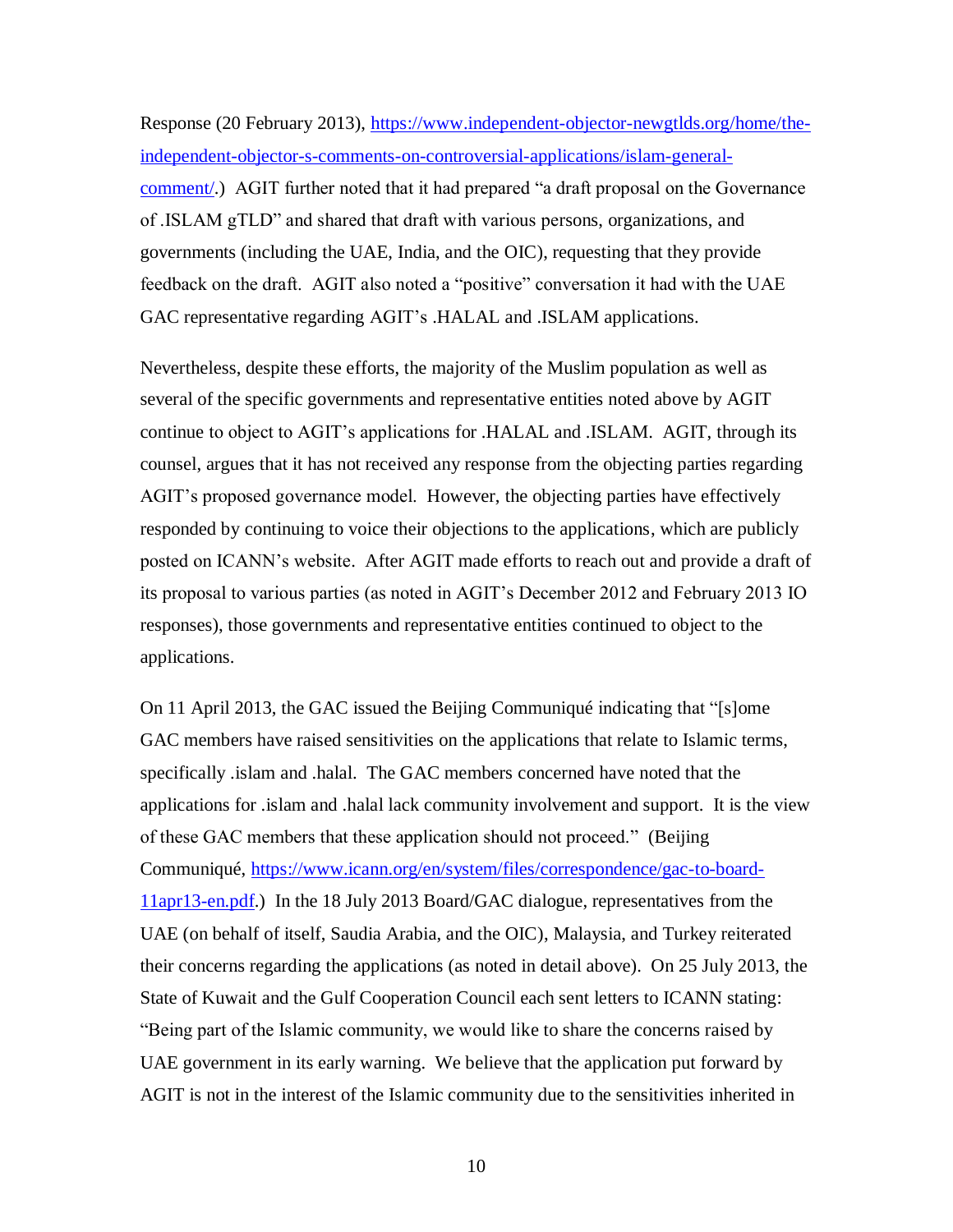them. We believe that this TLD should be managed and operated by the community itself through a neutral body that truly represents the Islamic community such as Organization of Islamic Cooperation (OIC)."

(https://www.icann.org/en/system/files/correspondence/al-qattan-to-icann-icc-25jul13 en.pdf; and https://www.icann.org/en/system/files/correspondence/al-shibli-to-icann-icc-25jul13-en.pdf.) In August and November 2013, the Islamic Republic of Iran sent letters to ICANN indicating: "We strongly believe that both TLDs should be managed and operated by the Muslim community through a neutral body that represents the different sections and segments of the Muslim community including Governments, NGOs and IGOs, Private Sector, Academia, as different stakeholders of internet in the this community." (*See* https://www.icann.org/en/system/files/correspondence/mahdoiun-tochalaby-icann-board-09aug13-en.pdf.) Additional letters were received in 2013 from the Republics of Lebanon and Indonesia similarly expressing concerns regarding the applications. (*See* https://www.icann.org/en/system/files/correspondence/hoballah-tochalaby-et-al-04sep13-en.pdf; and

https://www.icann.org/en/system/files/correspondence/iskandar-to-chalaby-24dec13 en.pdf.)

Most noteworthy are the Resolutions passed and the correspondence sent by the OIC, which consists of 57 member States and represents over 1.6 billion members of the Muslim community. The OIC began voicing its objections against the applications as early as December 2013 (if not earlier) and has continued to do so as recently as April 2018:

- 11 December 2013 OIC Resolution against the .HALAL and .ISLAM gTLDS: "[T]he OIC General Secretariat to communicate with the concerned party ICANN in order to file an official objection to the use of gTLDS .Islam and .Halal, and preserve the right of member states in this regard." (OIC Resolution, https://www.oic-oci.org/subweb/cfm/40/fm/en/docs/IT-%2040-CFM-FINAL-ENG.pdf.)
- 19 December 2013 OIC letter to ICANN: "I would like to reiterate and affirm the official opposition of the OIC Member States towards any probable authorization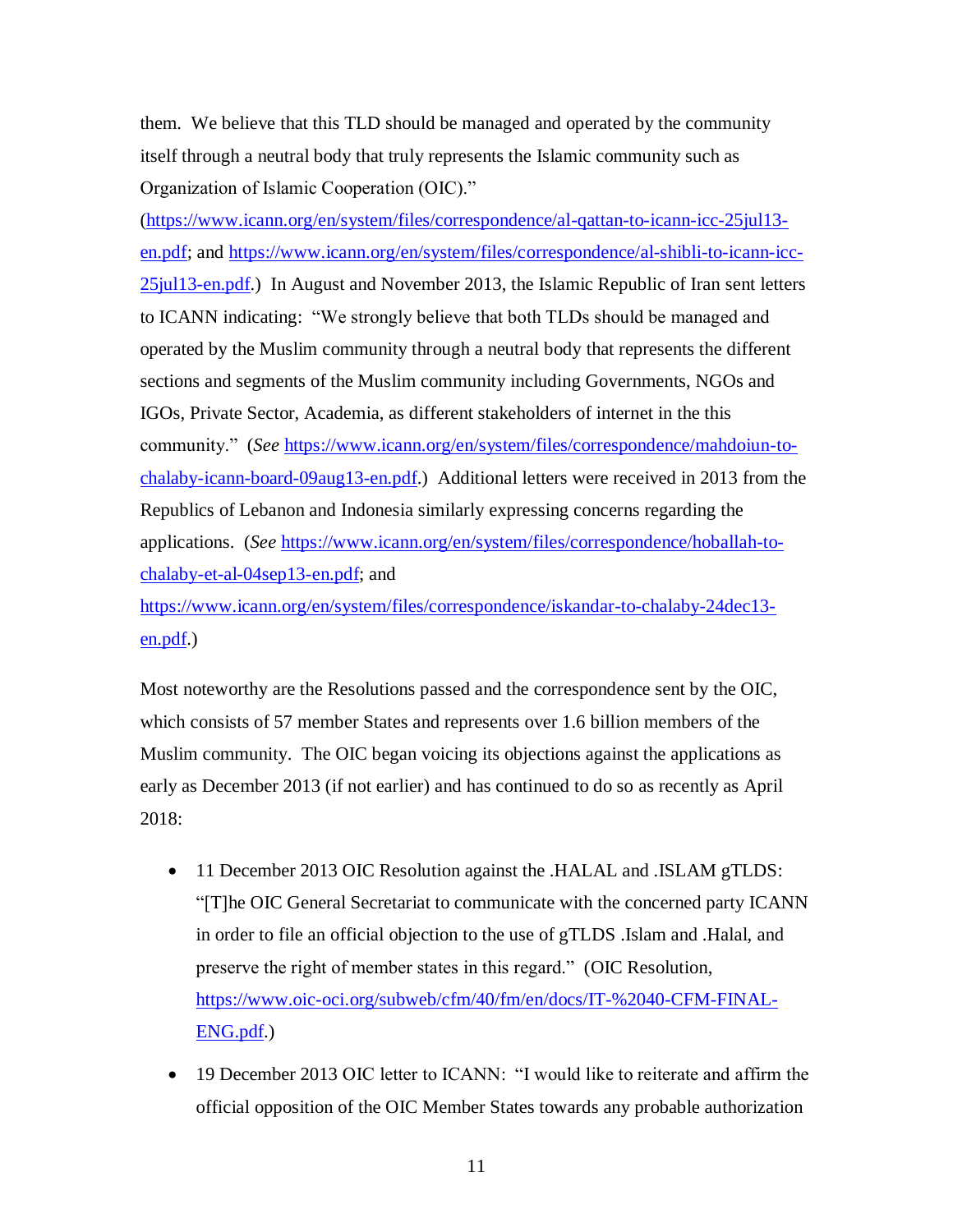by the GAC allowing use of these new gTLDs .islam and .halal by any entity not reflecting the collective voice of muslim people." (19 December 2013 letter, https://www.icann.org/en/system/files/correspondence/ihsanoglu-to-crocker-19dec13-en.pdf.)

- 11 July 2017 OIC Resolution against the .HALAL and .ISLAM gTLDS: "[OIC] Reconfirms OIC position that the two domains .Islam and .Halal or any other domains, which concern the entire Islamic Ummah, should not be sold without a coordinated consent of all the OIC Member States." (OIC Resolution, https://www.oic-oci.org/subweb/cfm/44/en/docs/final/44cfm\_res\_it\_en.pdf.)
- 15 April 2018 OIC letter to ICANN: "As I mentioned in my past communication, the Foreign Ministers of the Organization of Islamic Cooperation (OIC) maintain the position that the new gTLDs with Islamic identity are extremely sensitive in nature as they concern the entire Muslim nation." "Therefore, I would like to bring to your kind attention that OIC Foreign Ministers unanimously re-adopted a resolution in this regard as a confirmation of its previous resolutions on the same matter [attaching the 11 July 2017 OIC Resolution]." (15 April 2018 letter, https://www.icann.org/en/system/files/correspondence/al-othaimeen-to-chalaby-15apr18-en.pdf.)

Based upon the Board's review of the relevant materials, its extensive due diligence, and its dialogue with concerned members of the GAC regarding .HALAL and .ISLAM, it is apparent that the vast majority of the Muslim community (more than 1.6 billion members) object to the applications for .HALAL and .ISLAM. It should be noted that, in February 2014, the ICANN Board sent a letter to AGIT – noting the substantial opposition to AGIT's applications; listing the Gulf Cooperation Council, the OIC, the Republic of Lebanon, and the government of Indonesia as four parties that "all voiced opposition to the AGIT applications," with detail as to the concerns of each; and providing AGIT with additional time to reach out to the objecting parties. (7 February 2014 letter, https://www.icann.org/en/system/files/correspondence/crocker-to-abbasnia-07feb14-en.pdf.) It is unclear whether or not AGIT made such additional efforts. Two weeks later (on 21 February 2014), AGIT initiated the Cooperative Engagement Process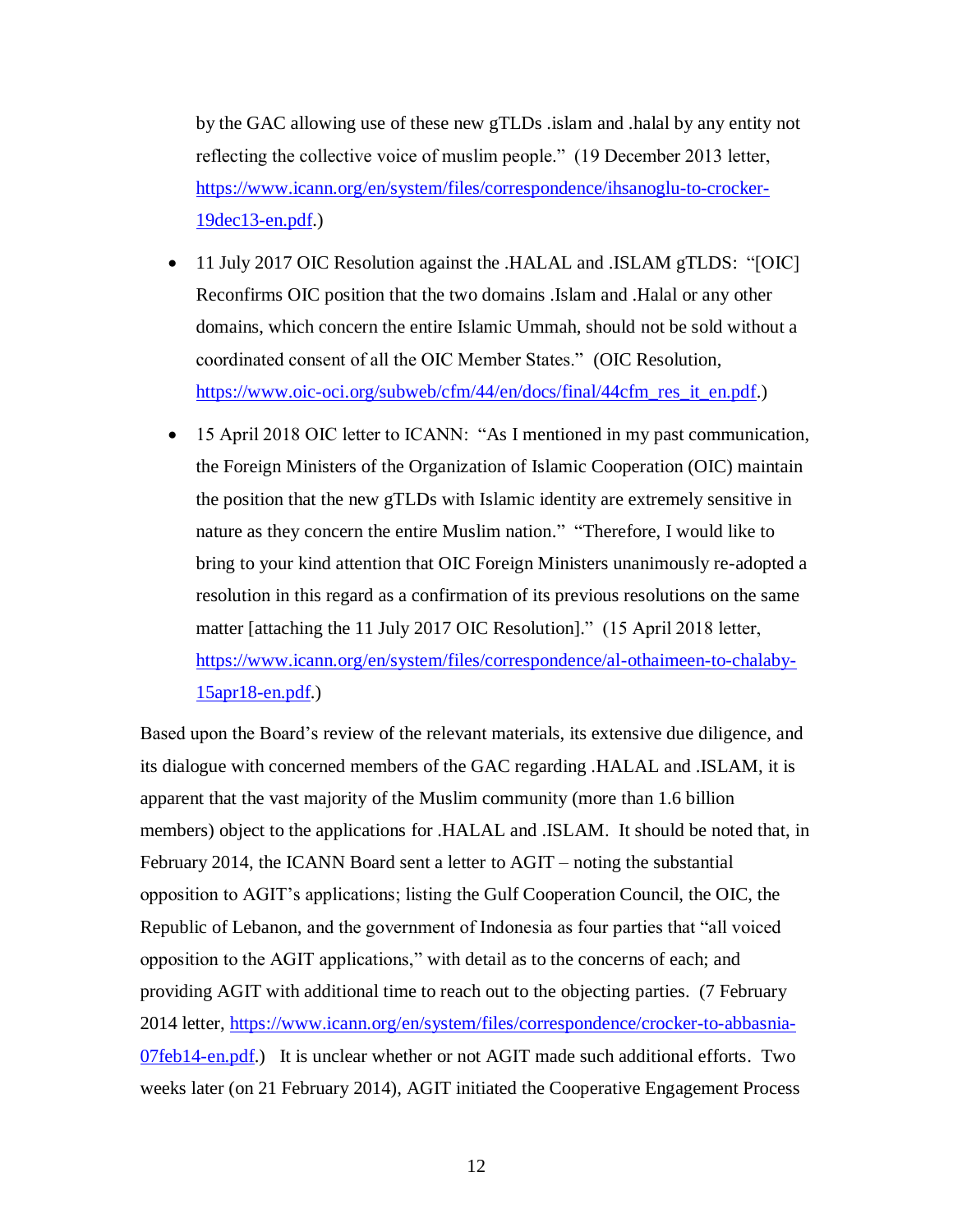and, ultimately, the IRP Panel determined that placing the applications on hold was inconsistent with ICANN's Articles and Bylaws, and that the Board should "make a decision on the application[s] (one way or another) with integrity and fairness." In addition to the extensive objections against the applications voiced prior to the IRP Final Declaration, the OIC again reiterated the "unanimous" objection of the Foreign Ministers of its 57 member States in April 2018, months after the IRP Final Declaration.

Under these circumstances, taking the decision to not proceed with the current .HALAL and .ISLAM applications, after reviewing and considering the objections raised by the countries and entities representing the majority of the Muslim community, is in the public interest, is in accordance with the Guidebook provisions that confer upon the Board the discretion to consider individual applications and whether they are in the best interest of the Internet community, and reflects the Board's commitment to ICANN's Mission and core values set forth in the Bylaws, including ensuring that this decision is in the best interest of the Internet community and that it respects the concerns raised by the majority of the community most impacted by the proposed .HALAL and .ISLAM gTLDs.

Specifically, Section 5.1 of the Guidebook provides: "ICANN's Board of Directors has ultimate responsibility for the New gTLD Program. The Board reserves the right to individually consider an application for a new gTLD to determine whether approval would be in the best interest of the Internet community. Under exceptional circumstances, the Board may individually consider a gTLD application. For example, the Board might individually consider an application as a result of GAC advice on New gTLDs or the use of an ICANN accountability mechanism." (Guidebook, Section 5.1, https://newgtlds.icann.org/en/applicants/agb.) Moreover, in applying for the gTLDs, the applicant acknowledged and agreed that the Board has the discretion to make such a decision – "Applicant acknowledges and agrees that ICANN has the right to determine not to proceed with any and all applications for new gTLDs, and that there is no assurance that any additional gTLDs will be created. The decision to review, consider and approve an application to establish one or more gTLDs and to delegate new gTLDs after such approval is entirely at ICANN discretion." (Guidebook, Section 5.1, https://newgtlds.icann.org/en/applicants/agb.)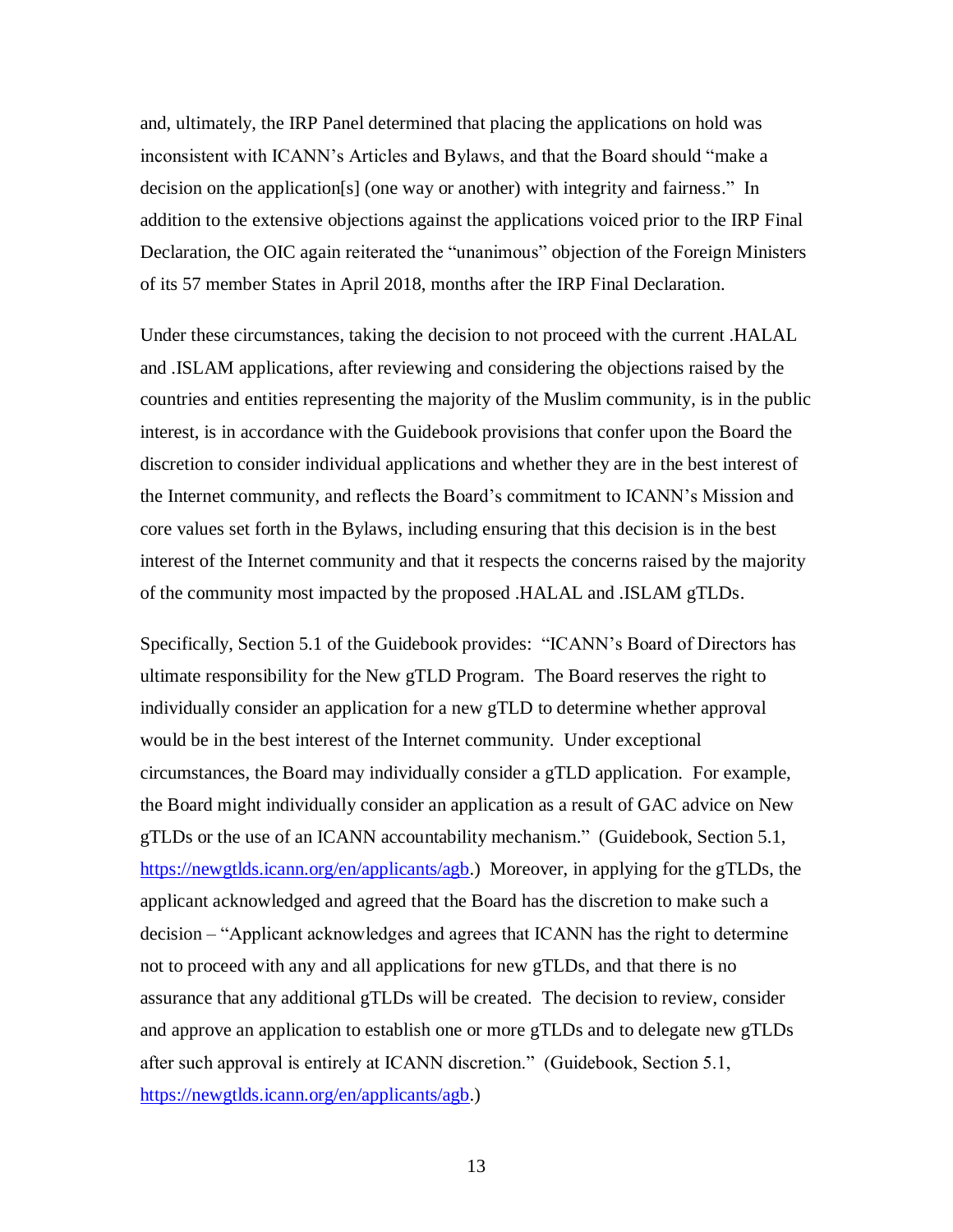This decision is also in keeping with ICANN's core values as set forth in the operative Bylaws, in particular those mentioned below, in that it takes into consideration the broad, informed participation of the Internet community and those members most affected, it respects ICANN's accountability mechanisms, and it recognizes the concerns expressed by the countries and entities representing the majority of the affected community (Bylaws, https://www.icann.org/resources/pages/bylaws-2012-02-25-en; and similarly reflected in the current Bylaws,

https://www.icann.org/resources/pages/governance/bylaws-en):

- Seeking and supporting broad, informed participation reflecting the functional, geographic, and cultural diversity of the Internet at all levels of policy development and decision-making.
- Acting with a speed that is responsive to the needs of the Internet while, as part of the decision-making process, obtaining informed input from those entities most affected.
- Remaining accountable to the Internet community through mechanisms that enhance ICANN's effectiveness.
- While remaining rooted in the private sector, recognizing that governments and public authorities are responsible for public policy and duly taking into account governments' or public authorities' recommendations.

While the Board strives to follow all the core values in making its decisions, it is also the Board's duty to exercise its independent judgment to determine if certain core values are particularly relevant to a given situation. And, in fact, the operative Bylaws anticipate and acknowledge that ICANN may not be able to comply with all the core values in every decision made and allows for the Board to exercise its judgment in the best interests of the Internet community: "…because [the core values] are statements of principle rather than practice, situations will inevitably arise in which perfect fidelity to all eleven core values simultaneously is not possible. Any ICANN body making a recommendation or decision shall exercise its judgment to determine which core values are most relevant and how they apply to the specific circumstances of the case at hand, and to determine, if necessary, an appropriate and defensible balance among competing values." (Bylaws, https://www.icann.org/resources/pages/bylaws-2012-02-25-en.)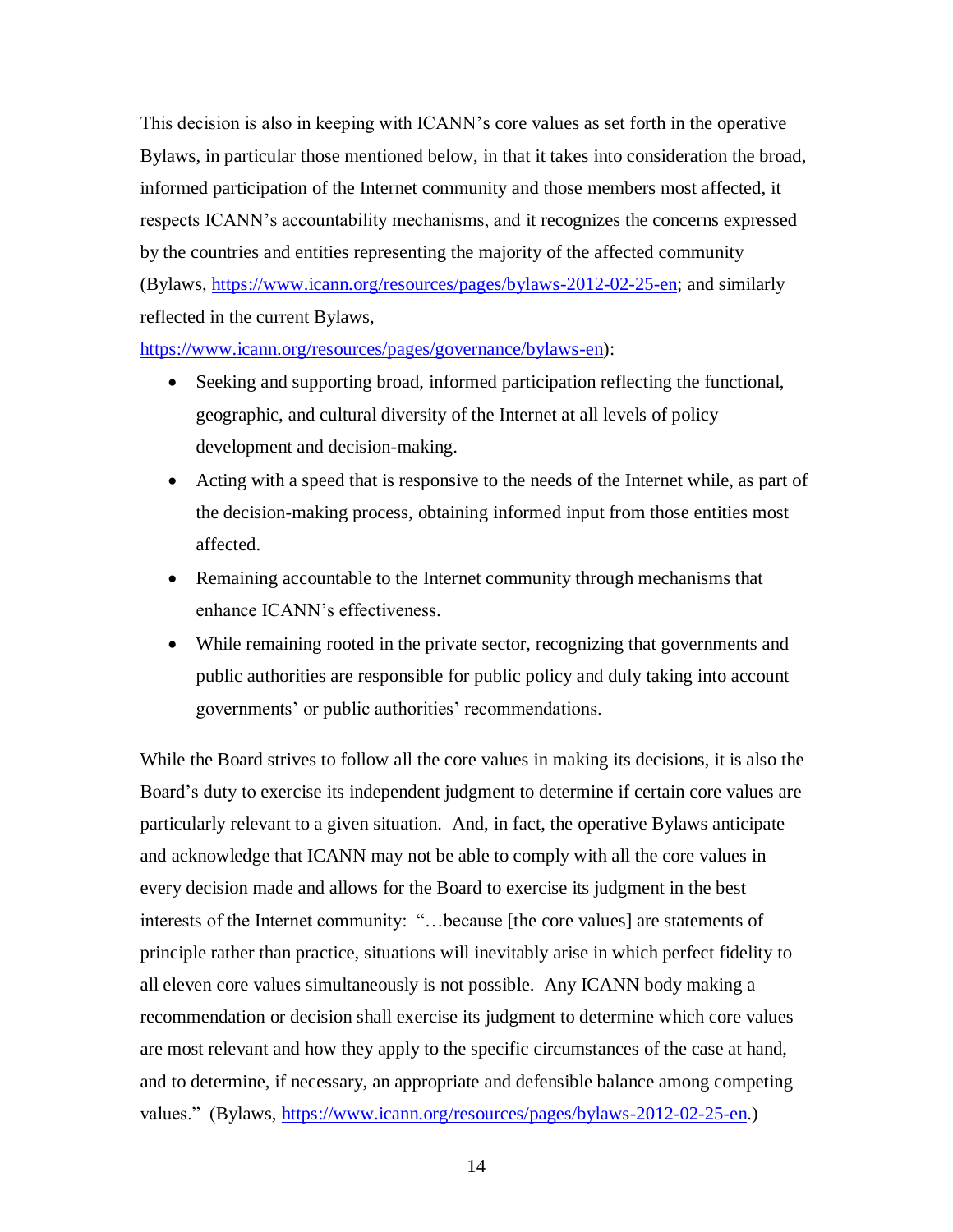Taking this decision is within ICANN's Mission as the ultimate result of ICANN's consideration of this matter is a key aspect of coordinating the allocation and assignment of names in the root zone of the domain name system (DNS). Further, the Board's decision is in the public interest, taking into consideration and balancing the goals of resolving outstanding new gTLD disputes, respecting ICANN's accountability mechanisms and advisory committees, recognizing the input received from the Internet community, and abiding by the policies and procedures set forth in the Guidebook, which were developed through a bottom-up consensus-based multistakeholder process over numerous years of community efforts and input, and is consistent with ICANN's core values.

Taking this decision is not expected to have a direct financial impact on the ICANN organization and will not have any direct impact on the security, stability or resiliency of the domain name system.

This is an Organizational Administrative function that does not require public comment.

Submitted By: Amy Stathos, Deputy General Counsel Date Noted: 26 September 2018 Email: amy.stathos@icann.org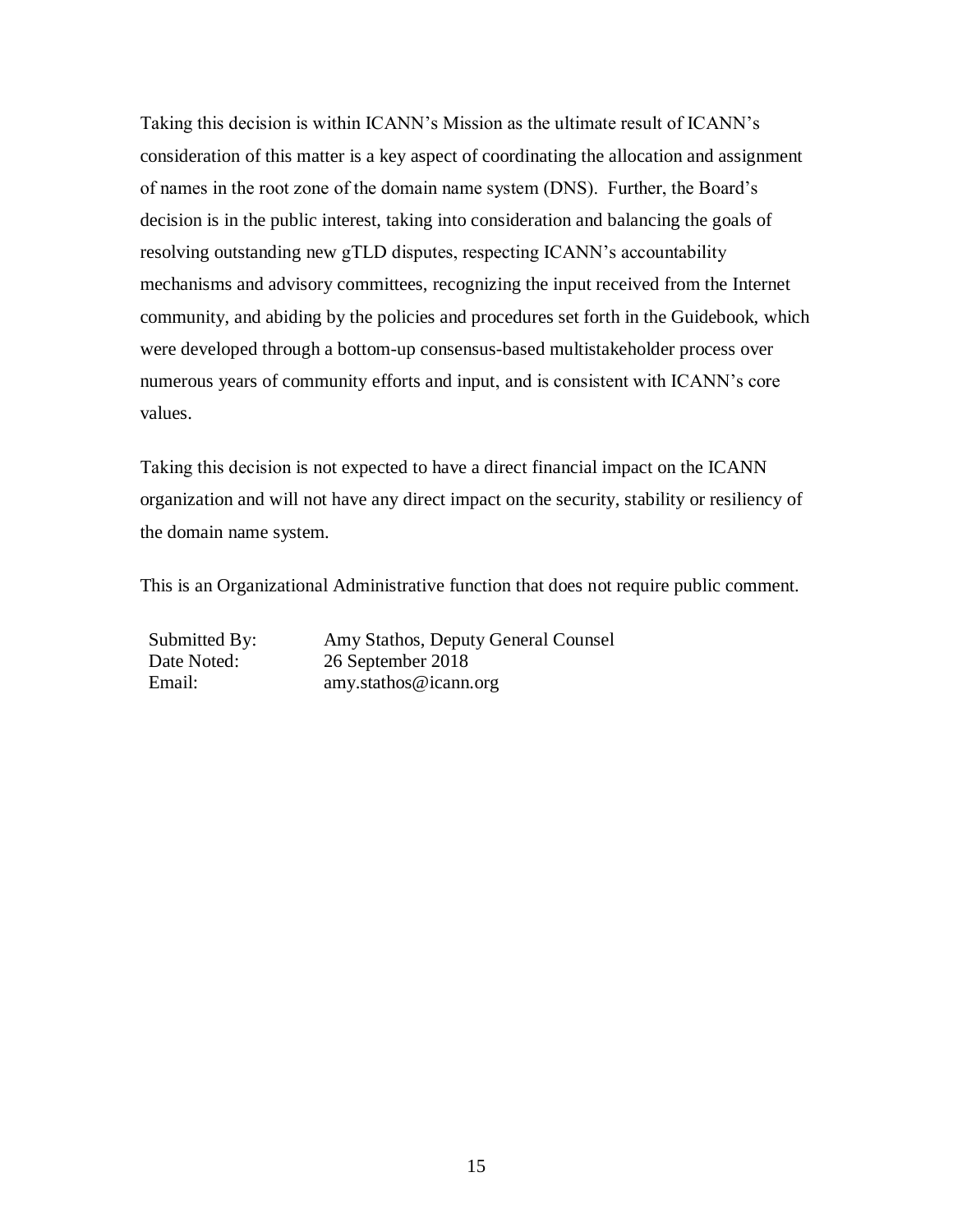Pages 30-37 Removed - No Resolutions taken on agenda item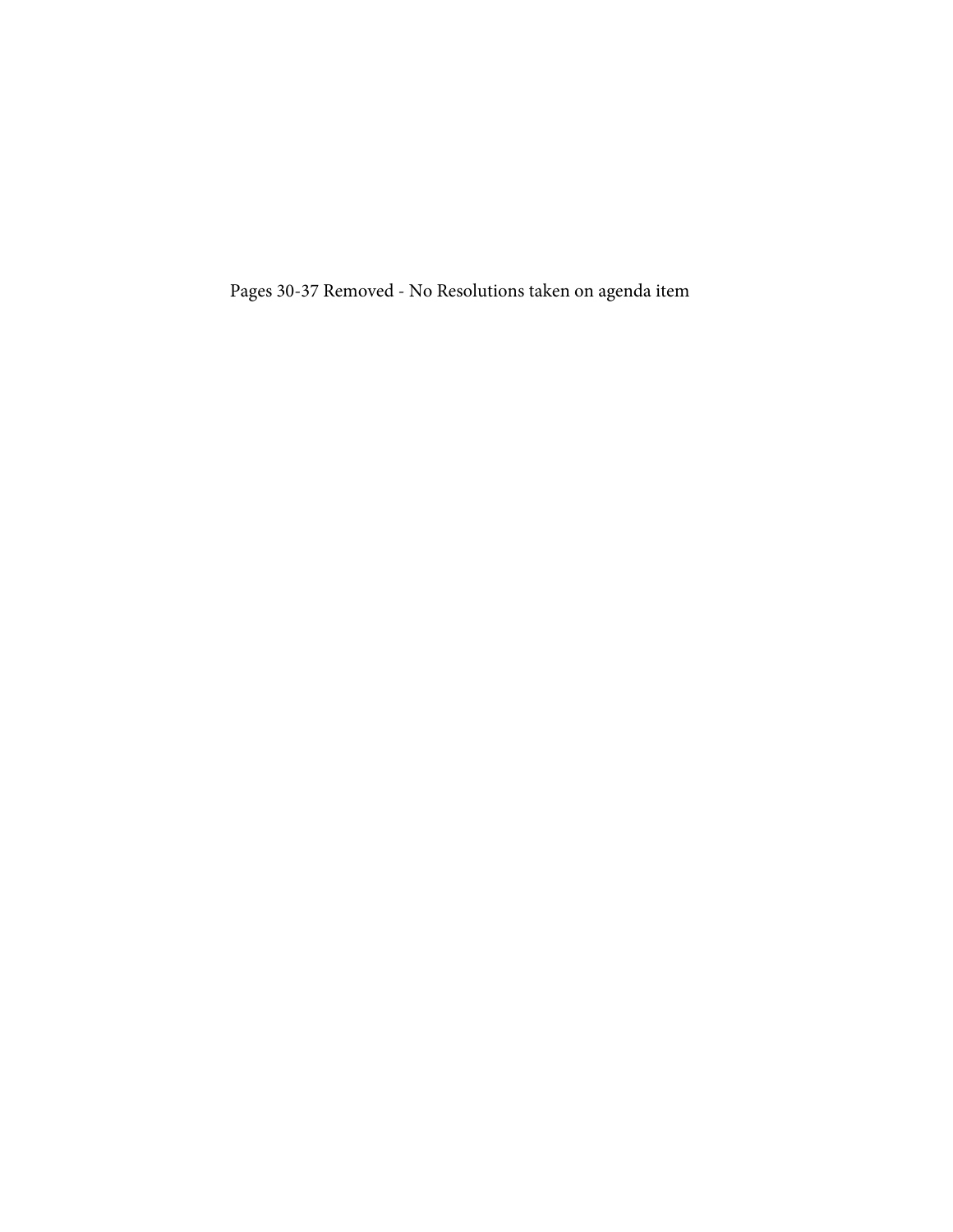# **AGENDA – 3 OCTOBER 2018 SPECIAL BOARD MEETING – 90 minutes**

| Time, etc.                                                                                      | <b>Agenda Item</b>                                                                                                                   | <b>Shepherd</b> |
|-------------------------------------------------------------------------------------------------|--------------------------------------------------------------------------------------------------------------------------------------|-----------------|
| Assembly,<br><b>Roll Call &amp;</b><br>Consent<br><b>Agenda Vote</b>                            | 1.<br><b>Main Agenda</b>                                                                                                             |                 |
|                                                                                                 | 1.a. Further Consideration of<br>the Gulf Cooperation Council<br>v. ICANN Independent<br><b>Review Process Final</b><br>Declarations | Chris Disspain  |
| $90$ min<br>(including)<br>time for Board<br>Info Call<br>preceding<br><b>Board</b><br>Meeting) | 1.b. Further Consideration of<br>the Asia Green IT System v.<br><b>ICANN</b> Independent Review<br><b>Process Final Declaration</b>  | Chris Disspain  |
|                                                                                                 | 1.c. Consideration of<br><b>Reconsideration Request 18-</b><br>8: Afilias Domains No. 3<br>Limited                                   | Chris Disspain  |
|                                                                                                 | 1.d. AOB                                                                                                                             |                 |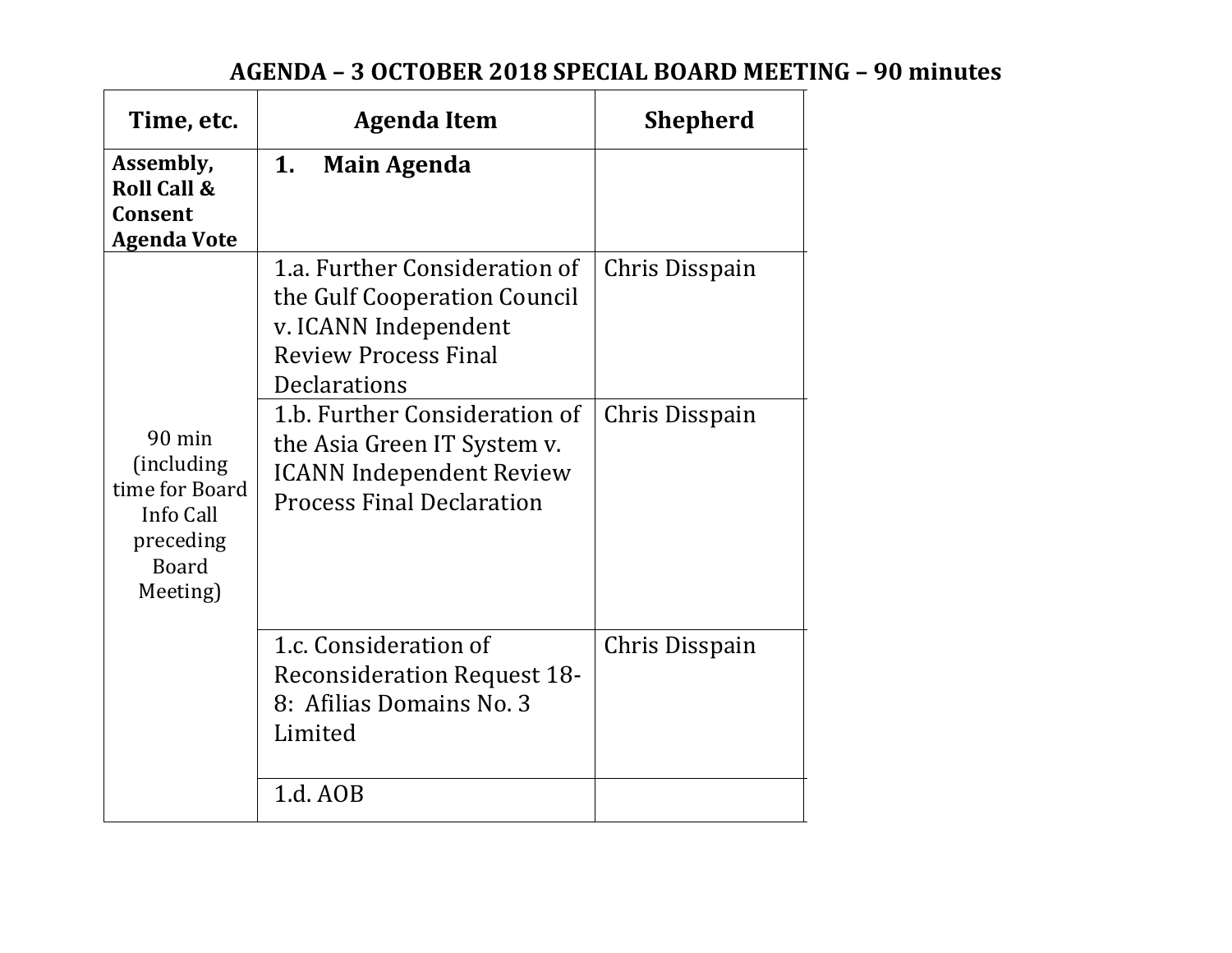**Directors and Liaisons,**

**Attached below please find Notice of date and time for a Special Meeting of the ICANN Board (if needed) following the scheduled Board Informational Call on 3 October 2018 at 20:00 UTC.**

Privileged and Confidential

**3 October 2018 – Special Meeting of the ICANN Board of Directors - at 20:00 UTC. This Board meeting (if needed) is estimated to last approximately 90 minutes (which includes the time for the Informational Call).**

**https://www.timeanddate.com/worldclock/fixedtime.html?msg=Board+In fo+Call%3A+3+Oct&iso=20181003T20&p1=1440&ah=1&am=30**

**Some other time zones:**

 **October 2018 – 1:00pm PDT Los Angeles October 2018 – 4:00pm EDT Washington, D.C. October 2018 – 10:00pm CEST Brussels October 2018 – 5:00am JST Tokyo**